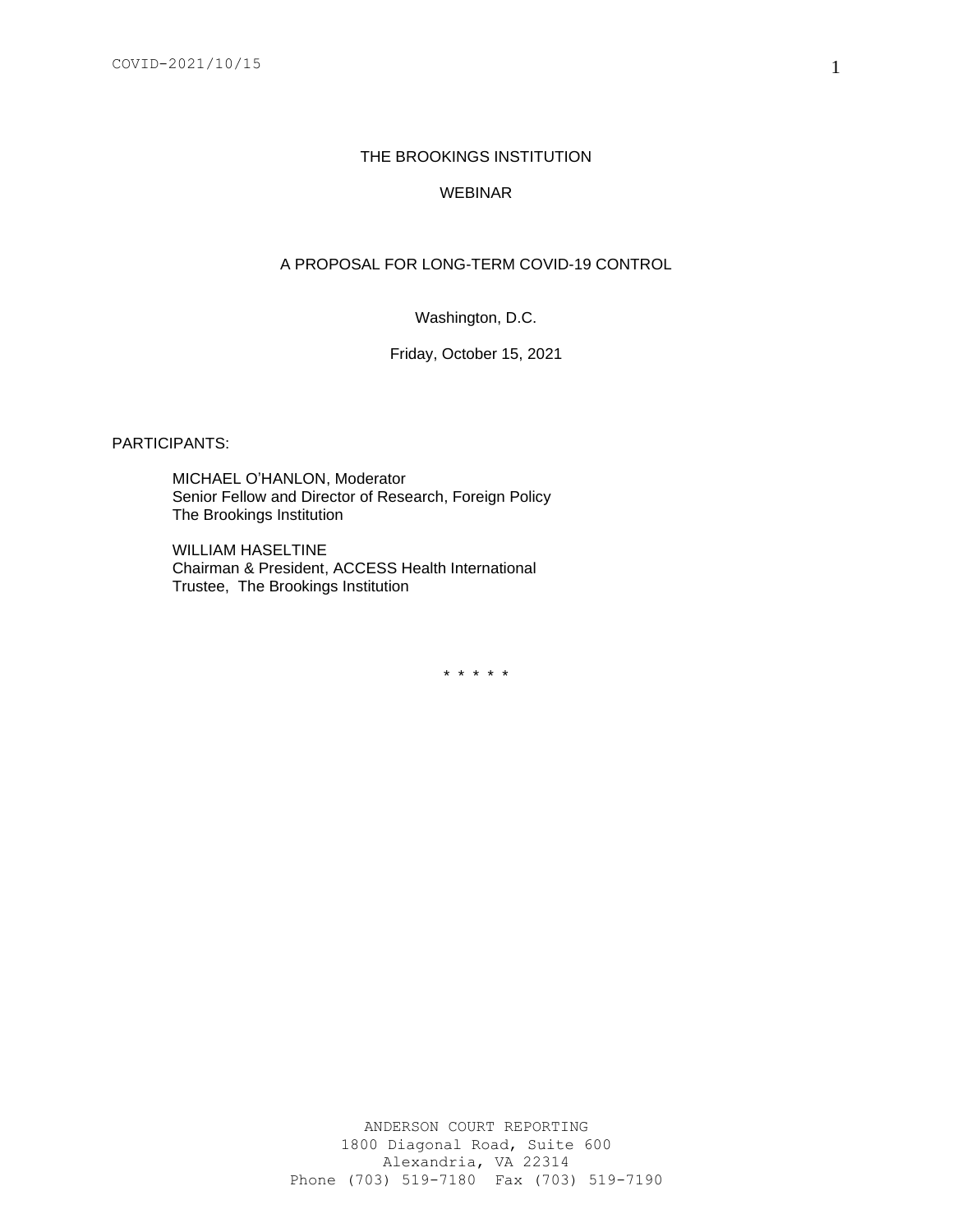#### P R O C E E D I N G S

MR. O'HANLON: Greetings everyone. I'm Mike O'Hanlon with the Brookings Institution and I have the particular privilege and pleasure today of having a conversation that we'll bring you in as well with Dr. William Haseltine who is, to my mind, one of the great living scientists on earth and one of the most accomplished philanthropist and lifesavers of our day.

He is, as many of you will know, one of the key scientists on breakthroughs for HIV AIDS understanding and treatment several decades ago and therefore, as I calculate it, has had a direct hand in the savings of millions of lives around the earth. He is also the president and chairman of ACCESS Health International, which is an organization that promotes health in various developing countries all over the planet.

He has been associated for a couple of decades with Harvard Public Health School and Medical School there, done countless other kinds of research, and you can see some of his books behind him including "My Lifelong Fight Against Disease." And then a recent book on how to handle COVID and it's really a practical guide as much as it is a science's explanation of what's going on.

We're here to talk today about COVID. And Dr. Haseltine's paper that's on the Brookings' website, you can easily find at Brookings.edu, a very readable and digestible paper that has, to my mind, just the right amount of science to help understand and bring along the reader, but is easily accessible and digestible in a single sitting. And I think basically proceeds from the position that we still are not taking this virus quite seriously enough and not doing nearly enough to deal with it. Either in terms of our immediate wellbeing or the longer term.

But in a second here, I'm going to stop talking and let the expert explain to you, first of all, his assessment of the situation and then the four-step plan -- four-part plan with each of those parts having a number of components within that he advocates for how we should be thinking more rigorously in dealing more rigorously with the COVID challenge today.

So first, Dr. Haseltine, welcome. Thank you. And we're honored that you also are a trustee at Brookings. A real privilege for all of us who had the chance to spend time with you over the years and really grateful to you for joining us today.

MR. HASELTINE: Thank you, Mike. It's been a real pleasure. Also, watching your

ANDERSON COURT REPORTING 1800 Diagonal Road, Suite 600 Alexandria, VA 22314 Phone (703) 519-7180 Fax (703) 519-7190 2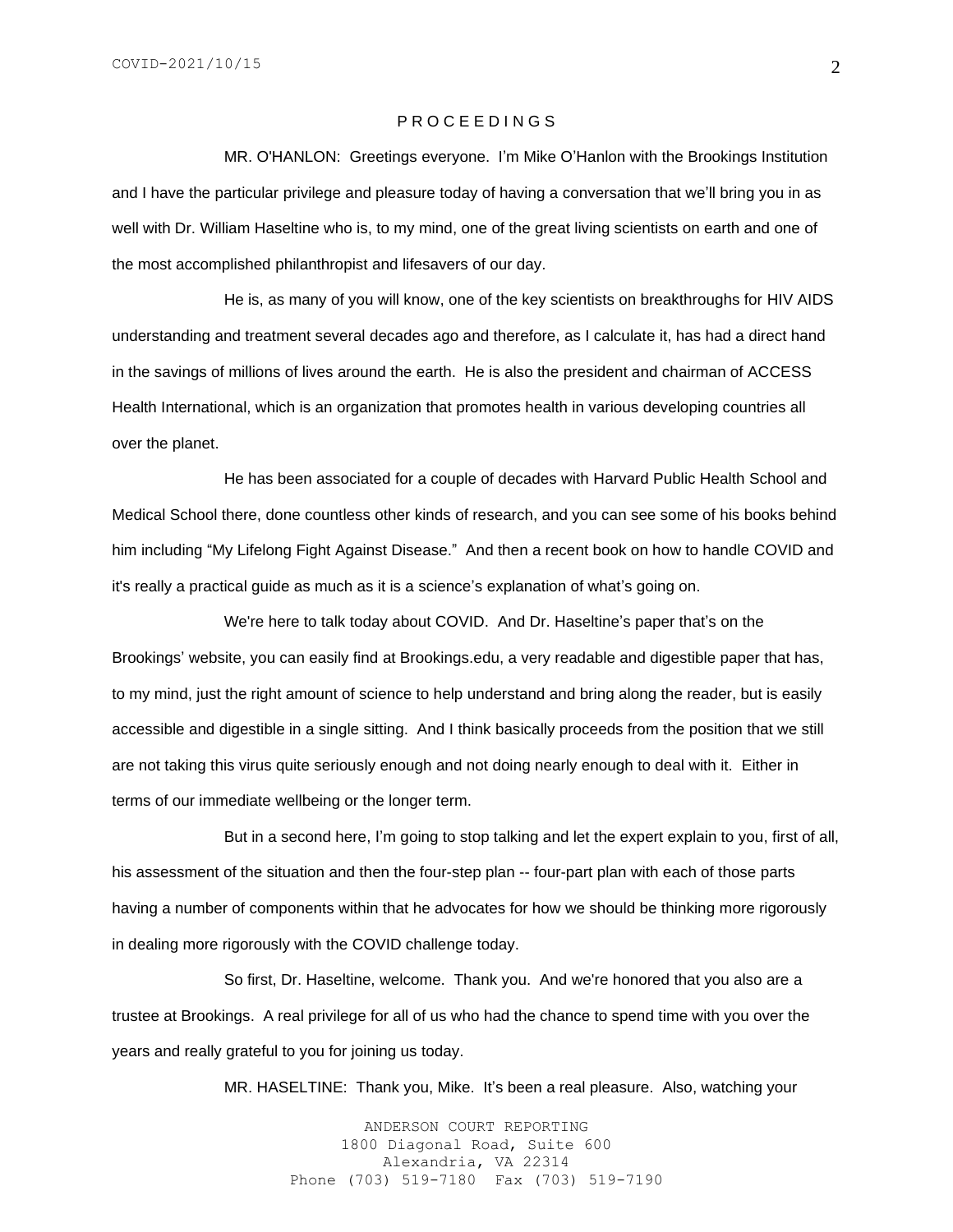career grow. I remember I've been associated with Brookings now almost 25 years and I remember you as a young guy just starting out and one of our brightest stars. And it is tremendously gratifying to see your great promise come true and help the situation and help the United States in a very difficult and transitional time.

And also, it's just been a wonderful association with Brookings. The people, the scholars, the fellow board members, the ideas that we've seen, the places we've gone and the impact we've had on foreign policy.

I did have the great privilege of working with your president, John Allen, on a proposal for a commission, an AIDS one that the British have just finished right now. The parliamentary commission, which has come up with some pretty sobering results. And I would say, I wouldn't mind to be at the other end of that lash that they've reeled. It was a tough report as ours should be.

I might say it would be a tough report not only from the administration but in some respects for the current administration too which is a little bit concerning because these guys have their heart in the right place.

So let me just begin by asking a fundamental question. And that is, is this an accident? Or what's happened to us? How did it happen? And I think the answer is we, humans, now weigh heavily on the earth. What I mean by that? So when I was born there were two billion people alive. There are eight billion people now.

When I was born 80 percent plus people lived in the countryside. Eighty percent plus lived in the cities. We're a new ecosystem. We're a new ecosystem from microbes to exploit. We're a big, fat juicy target that a lot of us, we live close path and we travel like crazy. I saw that first with HIV AIDS.

It obviously had been in Africa for a long time. Why did it get out? And it has killed 37 billion people by now. It got out because we started traveling and interacting. It isn't that we encroached on the national environment. We've done that forever. You know, go back to our hunter and gathers. We are up there, right there in the wild. They said we are now a new ecosystem.

This is not the first, it's not the last and there are going to be many more and increasing frequencies as microbes discover this great new food source. That's us. And we better get used to it and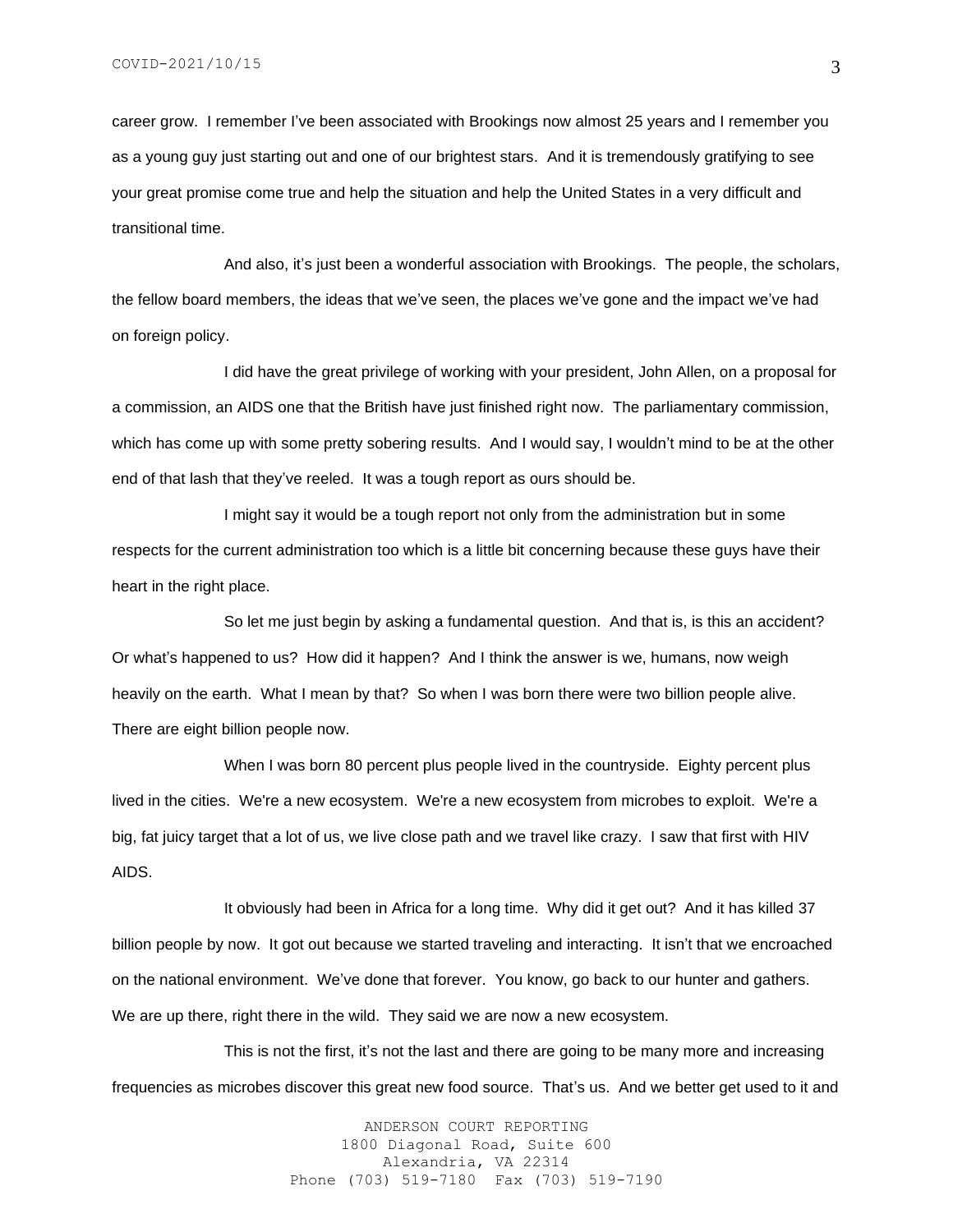begin to think very seriously not only about this pandemic but about pandemics to come and how we're going to lead our lives. We are living on a volcano and we've better listen to it rumble because the natural world is out to get us that's what it does.

Read Darwin. Darwin will tell you that's the nature of life. And we're a great new ecosystem so it's not a chance. Now, what has actually happened? When you look at what's happened in earth, what we might have been able to do. Michael alluded to the fact that in my view we've underestimated what's it about from the very beginning until this very day.

Where are we today? Well, if you were to read the papers as I did the morning. You would say that COVID is on its way out. When you look at the numbers, I just jotted down some numbers. They're about half a million people infected every day. There are about 8,000 of us who die every day. The infection is not going away in many parts of the world.

If you look at countries that have controlled it like New Zealand, Australia, they don't control that anymore -- or Singapore. It's out of control in those countries. And it's a very, very big burden. You can even look at the U.K. The U.K. has more vaccine per capital than we do and yet infection rates are going up. We're not out of the woods.

And when I look at our own country, looking abroad has been a foreshadow of what happens in our country. Britain did go down a little bit and it just kept going up and up and up. And it doesn't look good in the U.K. today. It looks bad.

If you want to see some place that looks really terrible, look at Russia. And that's only what we see. We get great reports as there's less going on. So we're in the middle of Year Two, almost Year Two of a really serious event.

And if you actually stand back and say is this really that bad? You say, well. And I've talked to my close friends and they'll say something like we do pretty well at handling this infection. Maybe one and half percent of us die. So our bodies are really fighting off pretty well. And most of those people are old. They've already had their children. They've already supported their grandchildren so this virus could be a lot worse. And in fact, they're not wrong except for the fact that there's something called long COVID.

So we count the dead. We don't count the wounded. And it's like a modern battlefield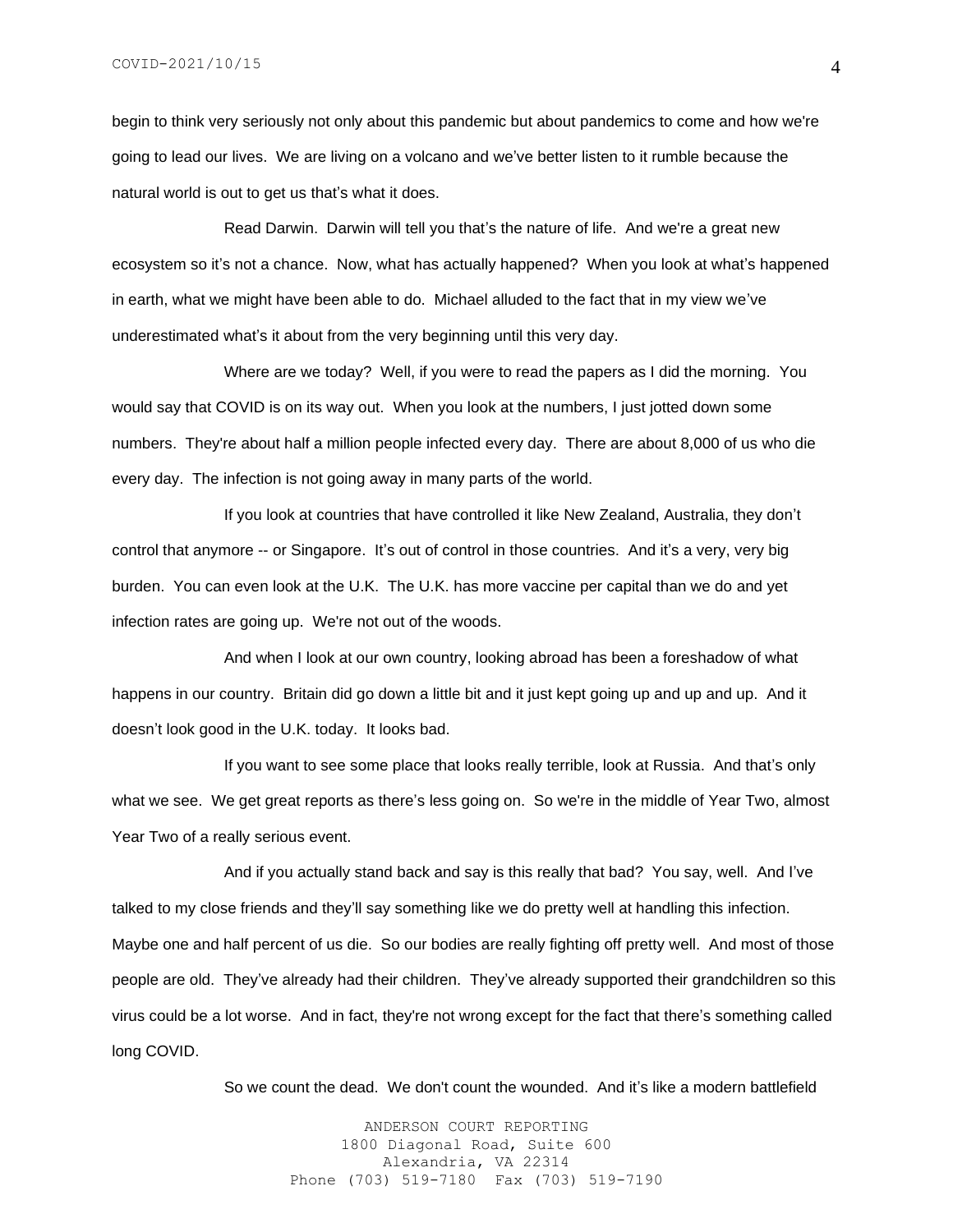today. It used to be a ratio of like one to one or two to one or three to one. The modern battlefield is ten to one at least for our terms. And it has the same kind of thing is true for long COVID.

If you're actually looking at the future disease burden and present disease burden, whether it's 20 or 40 percent of people even having mild COVID, it's a serious problem. So the magnitude of the problem that we're looking at is that people who are dead, which is still a horrendous in the U.S., 700,000. It could be ten times that number of people who have long COVID or some serious symptoms.

And our healthcare systems say, my goodness this is bad. Look at what is coming at us in addition to the AIDS wave, we have a COVID wave. So this is a serious event. And, Michael, I'll stop with my brief introductory remarks there and then you can take me through or structure the presentation if you would like.

MR. O'HANLON: That's fantastic. Although, it's obviously foreboding and frightening as well. And I guess before we get into your detailed proposal. I wondered if you could with whatever crystal ball you might have handy sort of prognosticate for us where you think we might be in a year under current policy, the current approach at home and abroad?

And in terms of whether you want to say how many fatalities per day we might be having in the Fall of 2022 or some other metric. Whatever occurs to you and you find most compelling. And then with your plan if it works as well as you would hope. I realize there are a lot of dimensions, a lot of uncertainties but if much of it worked as you hope just in order of magnitude terms how much mitigated might things be in a year relative to the baseline that we're on as it is?

MR. HASELTINE: Well, let me give you an answer to your last question. One fifth of humanity has been free of COVID deaths for 18 months. No COVID deaths. And that's China. Now, you might say they're not reporting a few. Well, let's give them a hundred. Give them 50. Give them 10,000. You say surely it isn't 700,000 dead, okay? And it's close to zero. I have offices in China. It's close to zero. Human beings can control this.

So the answer is if my plan were implemented, the death rate a year from now would be zero, close to zero. What is the chance that that's going to happen? Close to zero because we don't do well. The fundamental aspect of COVID is in every public health book.

> ANDERSON COURT REPORTING 1800 Diagonal Road, Suite 600 Alexandria, VA 22314 Phone (703) 519-7180 Fax (703) 519-7190

5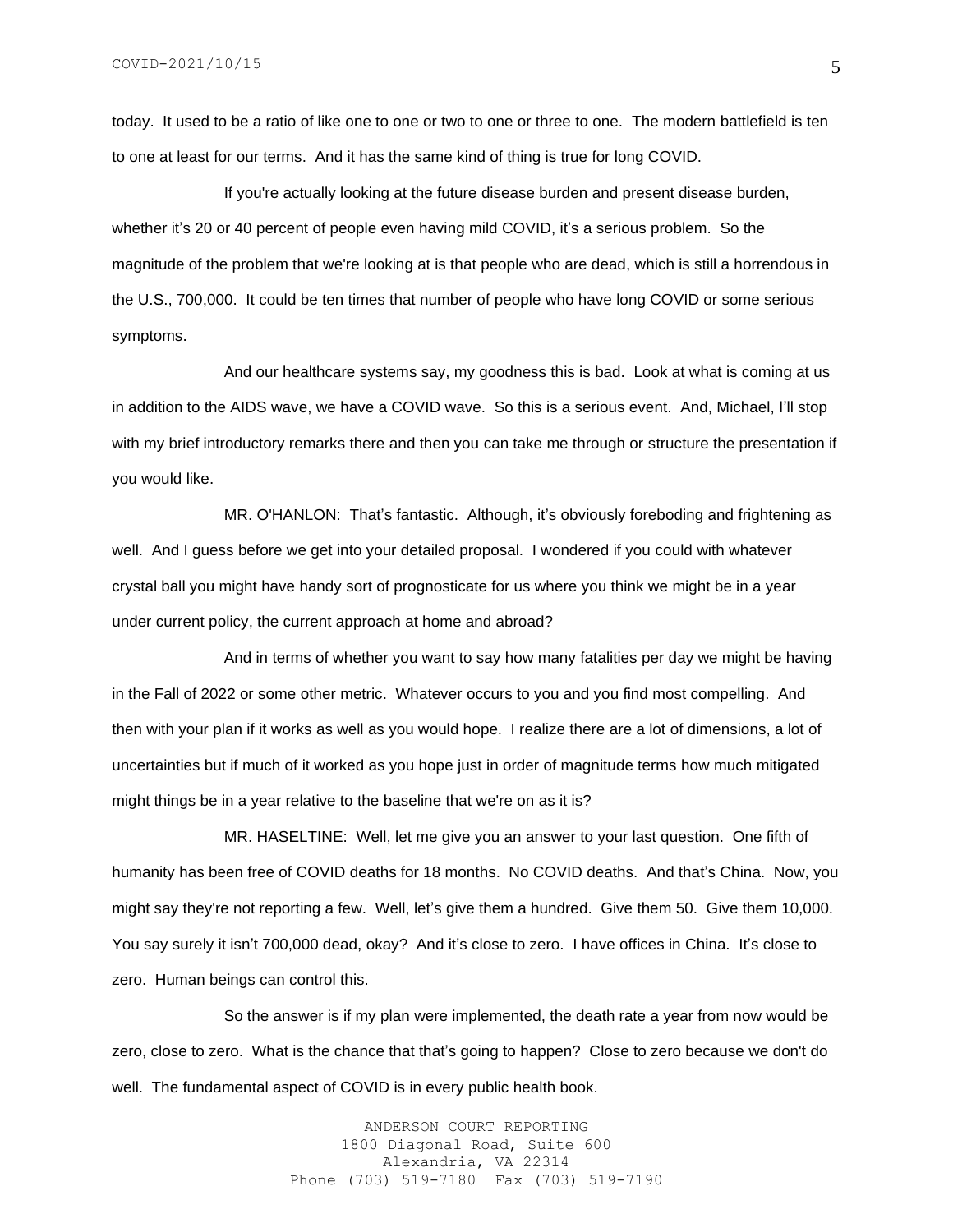You know, the one thing that people may not realize is when SARS hit China, they looked around the world for help. And where did they come? Harvard School of Public Health. And some of my former students ushered them in to the hallow halls of Harvard and for ten years they sent their top people over every summer for workshops and we went to their Central Party School and wrote the book on how to control a pandemic. And guess what? They followed it to the letter.

Yes, there was a glitch at the beginning which has cost them and all of us a lot of problems. But once they realized, federal government realized what was going on. Whamo. They just executed what the plan was. I can't tell you how it breaks my heart to realize the plan we wrote works, but we don't use it. And what's that plan?

It isn't rocket science. It's find out who's infected. Contact trace everybody who was infected. And treat them whether they're infected or not as if they are infected because they might be. Which means isolate them from everybody else. And if it means isolating a whole city for two weeks. If it means testing 10 million people in five days, they will do it.

Do we have the capacities to do it? Yes. It's not technical. It's not complicated. Yeah, we have apps, we have this, but we didn't do it and we won't do it. That's the problem. We see this example. And everybody says so they're authoritarian. Well, that's a group thing. That is not what I see happening. I see a government that followed the rulebook and I see people who are willing to sacrifice their temporary inconvenience because other people will do that for them. And the outcome is China is virtually COVID free.

Now, yes, COVID keeps coming in. So first we're shutting down Ningbo and then Shenzhen and then Harbin and then Nanjing. Yeah, they're whacking them all, but they're keeping it low and people are not dying. Can any country do that? Yes.

What's going to happen to us is we're going to continue to suffer from repeated bouts of COVID. Just like take a look. I urge the people who are listening. Go on and put into your computer COVID cases U.K. And look at what you'll see. You'll see they've gone through terrible times. They're going through bad times now and it's on the way up despite all of the vaccines.

That's because they're not following the public health rule. And that's true. Look at Singapore, they controlled it. They relaxed, whamo. Higher than it's ever been. New Zealand, relaxed.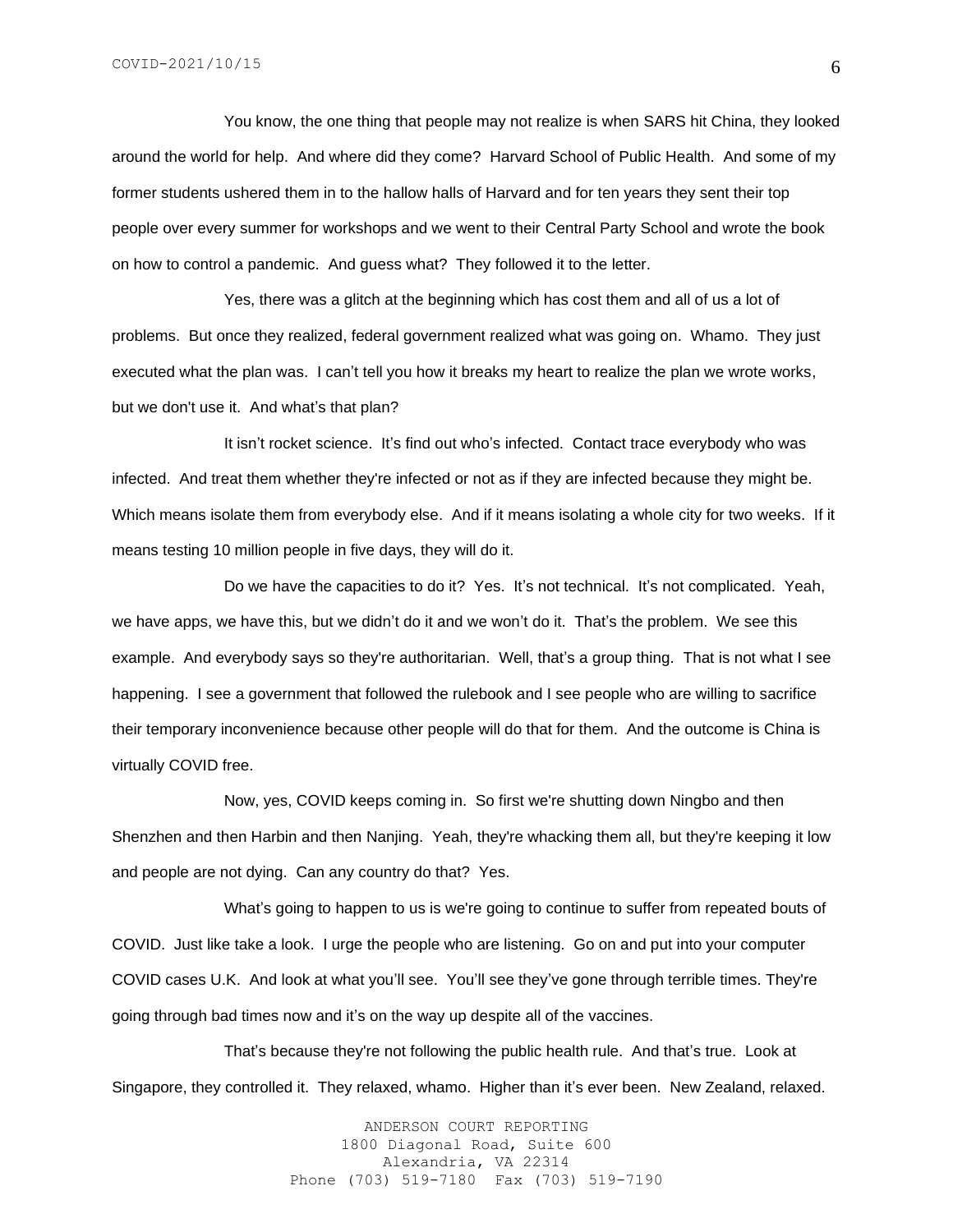Higher than it's ever been. Australia, relaxed. Higher than it's ever been. Not that these countries didn't know what to do. They just decided not to be vigilant.

MR. O'HANLON: So let's go through the --

MR. HASELTINE: We aren't in good shape going forward. This virus is complicated. And there's a question that you asked before we talked back and forth. It was how badly did we underestimate this pandemic?

First of all, just to list a few. We thought it would stay in China. Of course, it didn't. We thought it wasn't very lethal and it turned out to be a lot more lethal than the flu. We thought that our very sloppy border controls would work and they didn't work. We thought it wasn't airborne even though the highest level in the Chinese government thought our highest level of government that it was airborne.

We continue -- and even today continue to assume it's not really airborne when Delta is even more obviously airborne than other things in, you know, somebody opens one end of a hall opens a door, half an hour later another guy in isolation hotel opens the door. The other guy gets infected. The same sequence of the virus. He gets released, infects a whole bunch of other people and about a third of Australia shuts down. That's how it happened. You can actually trace the virus.

One guy walks through a shopping mall and 20 people get infected and infect every other people. That's airborne. So we know it's airborne. It's not going to change. Don't worry about it. Do you remember that? Now, you've vaccinated. You're protected. No. You're vaccinated. You're not going to die. Maybe. We don't know. But we're basing policy on that assumption, which I think is a bad idea.

So we've underestimated what this pandemic is and translated that into policy. And when you read what the British government, parliamentary commissions, have said. They say this is a great example of bad group think. They all drank the same Kool-Aid and came to the same bad result which has resulted in hundreds of thousands of our fellow citizens dying. That's the British report.

MR. O'HANLON: Well, let's go through your four-point plan and see how much we can convince some listeners to adopt at least some of the -- I assume some of it will be better than none of it.

MR. HASELTINE: Absolutely.

MR. O'HANLON: So --

ANDERSON COURT REPORTING 1800 Diagonal Road, Suite 600 Alexandria, VA 22314 Phone (703) 519-7180 Fax (703) 519-7190 7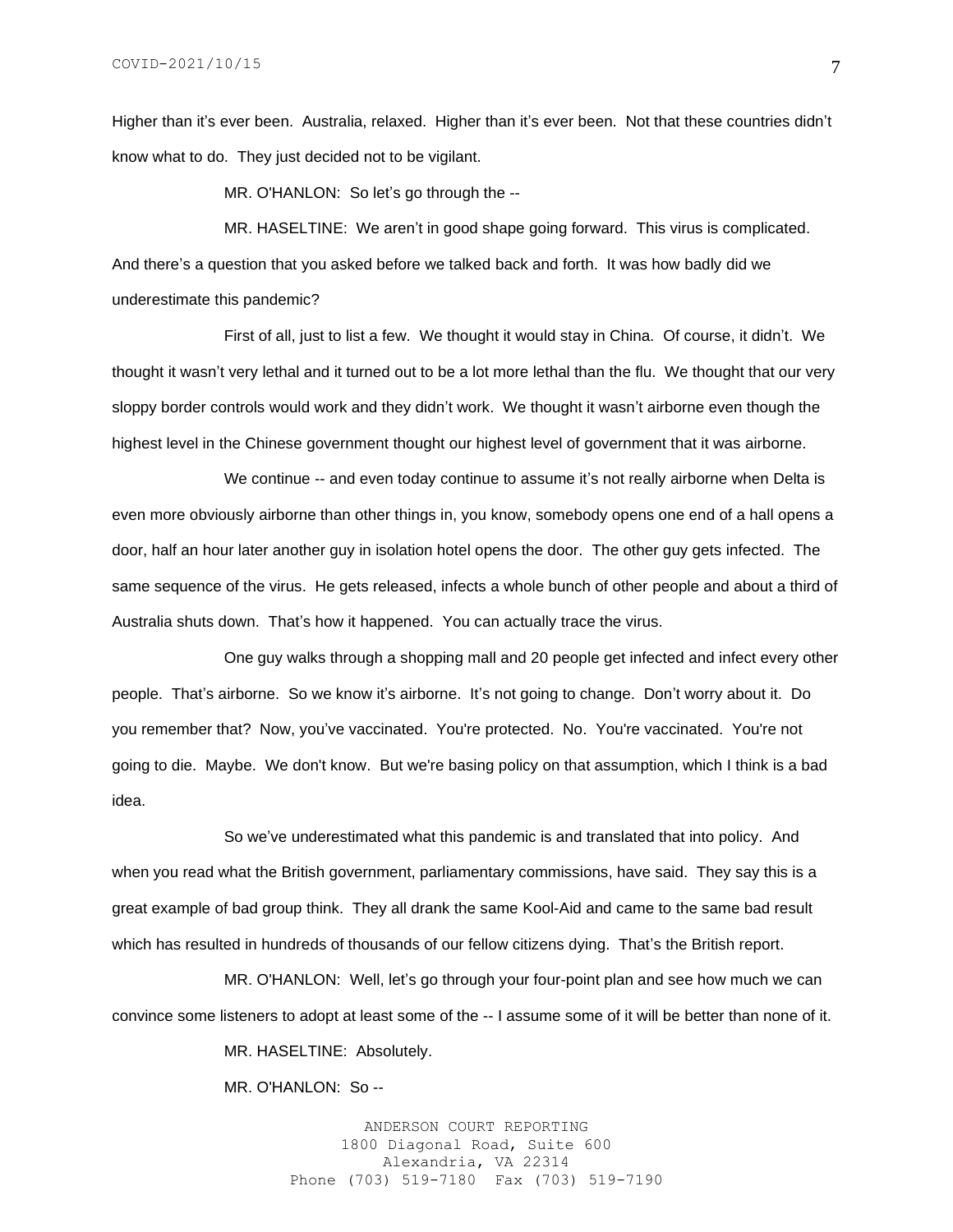MR. HASELTINE: Yes, Mike, that's true. Some is better than none.

MR. O'HANLON: So you've got vaccines.

MR. HASELTINE: All is better though.

MR. O'HANLON: And just to sort of telegraph in advance. Vaccines and also the microbiological research to understand the virus better so as to make better vaccine and other things Category One. Antivirals and prophylactics, Category Two. Public health including things like contact tracing and isolation with compensation. And so, people don't avoid that, number three. And then a global element, number four.

So again, vaccine. For shorthand, vaccine, antiviral, public health global strategy. I'd like to walk through each of those and ask you just to say a couple of words about each. And again, I encourage folks to read the paper, but maybe you can highlight some of the key recommendations, you know, just going one at a time. Starting with the vaccine and research issue if you could please.

MR. HASELTINE: Right. Well, you know, vaccines are a wonderful story. Just in public health in general. It's the cheapest, best most effective public health tool we have. Other than what I just discussed with the Chinese have done without a vaccine. They have one now, but they what they did without the vaccine.

And the new technologies have allowed us to make these vaccines superfast. But one thing I knew from the inside ballpark is these vaccines weren't going to last very long. They made these vaccines, same ones, in MRNA vaccines against Ebola, Cytomegalovirus and others. And we knew three months, six months that was it.

And by the way, that's true for flu vaccines which we've recently discovered. They don't last very long. The current advice is if you want to be protected in February take them in November not in September. That isn't official government policy, but that is I think the upshot. The vaccines fade in their effectiveness.

And so, that's a fundamental thing you have to know about vaccines. Yes, if you have high levels of antibodies and you have a very good fit with what's infected you that high level of antibody won't stop the virus from getting into your body, but it will stop it from doing anything more.

But if that level fades and the same thing comes in. You get infected again. Or if this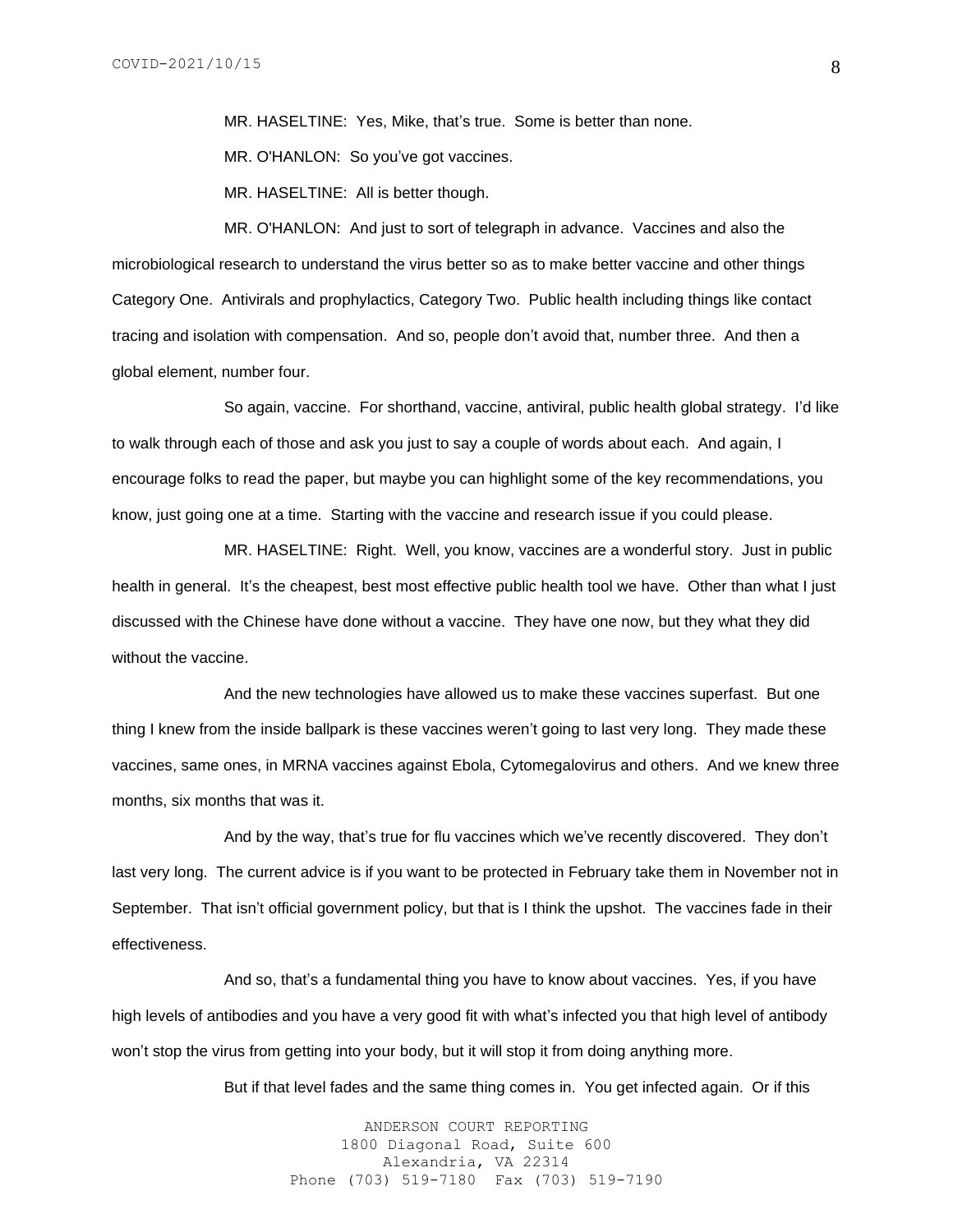changes and you have a high level, it still can get in. And once it gets in, it can cause a lot of trouble. Whether it is going to kill you is a whole other story and we don't know the answer yet, okay? But one thing we do know is you will get infected. You will transmit the virus and you will get at least mildly ill and some people will go to the hospital. How many go to the hospital and how many get sick? Time will tell.

The simple answer to the question of what to do then? Is keep those antibody levels high and that's what third, fourth, fifth shots are all going to be about. And if we get more clever, it will be about broadening the protection. So if the virus changes a little bit if that's what it's doing to get back in like flu virus does then you make a slightly different vaccine.

And all this question about which vaccine should I use? Should I use Pfizer? Should I use Pfizer and that? I ask you a question, those of you who listening. Who made your flu vaccine? Who made the one before that? And the one before that? And the one before that? You don't know. I don't know. Who knows? Okay? So of course, you mix vaccines. We've been doing that forever. Same thing with all your vaccines you've had. They're all mix and match. So I wouldn't worry too much about that aspect.

So vaccines are the one thing we can do. But the policy in my view should be keep the antibody levels high for everybody you can do it for. And that means repeated doses of the vaccine. You know, this really should have been a three-dose vaccine, the Pfizer and the Moderna because if the first dose gives you a protective level of one. The second a 10. The third is a 100.

We didn't have time to do the three dose, nine months regimen. Had we had the time that's what it would have looked like. Now, we're saying, well, maybe some people get the booster and some people don't. I call that a decision to regret. Kind of like the captain of the Titanic steaming full speed ahead. It's not a smart thing to do. You're betting against the unknown when we've lost every one of those bets.

Okay, so the first thing is vaccines and are we going to have better vaccines? Yes. We're going to have vaccines in higher levels of protection. They give you broader. Is that going to solve the problem? No, because these vaccines will fade, and the viruses will change. So we're going to have to keep going. Whether it's biannual, whether it's annual or semiannual is the only open question at this point in terms of vaccines. But yes, vaccines are a very powerful tool that we should take maximum use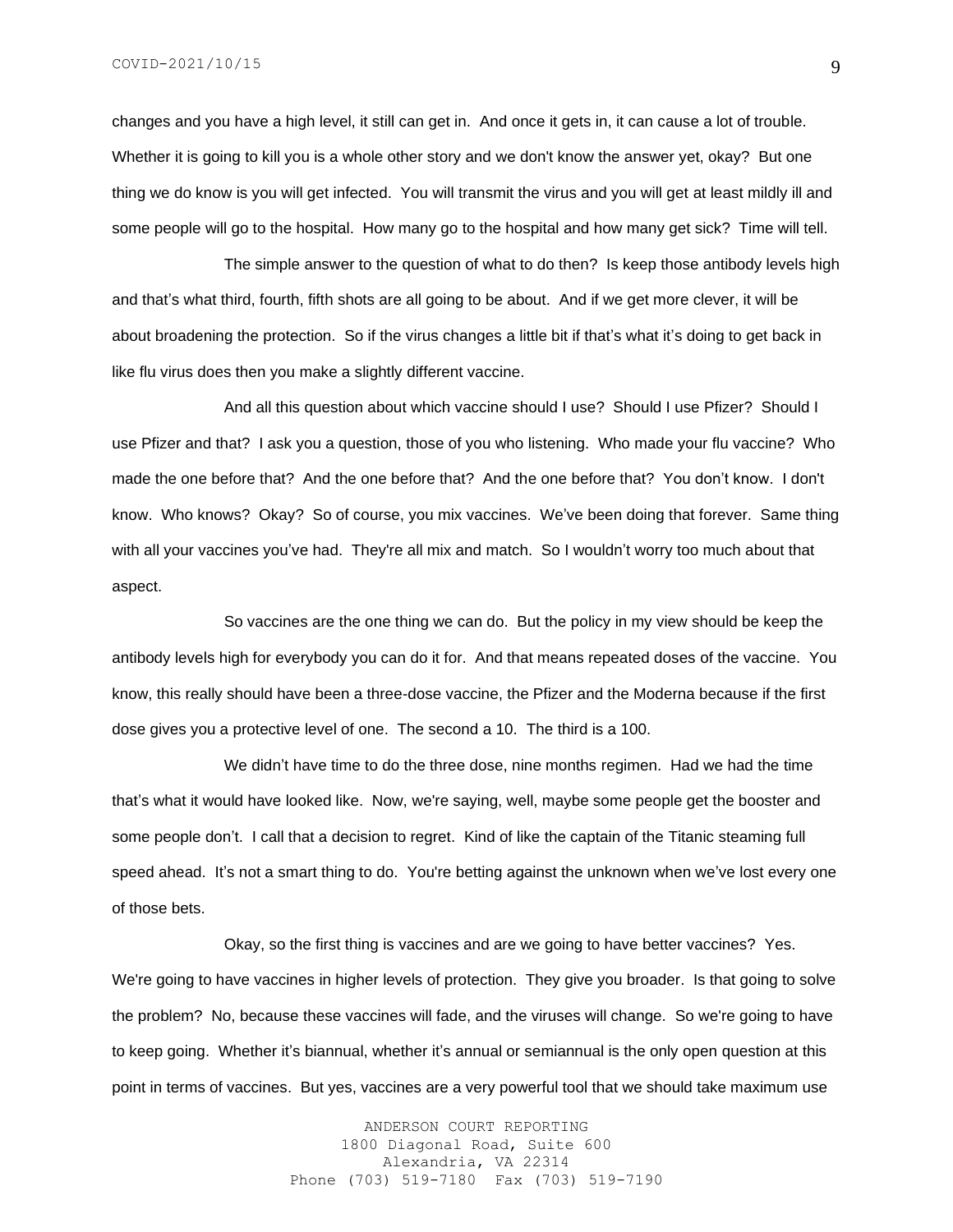of.

Okay. So that's the first point.

MR. O'HANLON: Let me ask two related points on that issue before we move onto antivirals. So one question would be are we ramping up production capacity for vaccines enough to essentially comport with your view?

Do we need just to -- whether it's through incentives to the private sector or, you know, suspending patents or something else to just get the production levels up to a much higher level. I guess let me just ask you that question.

MR. HASELTINE: Okay. Well, the answer is the world does not have enough vaccine production capacity. And we should be ramping it up dramatically here in the U.S. I know the Chinese are now doing their MRNA vaccines. Indians are doing MRNA vaccines. I wish other continents would be doing that, South America and Africa and Central Asia. We need a lot more vaccine capability.

One of the things that is the biggest regret of mine is it isn't for people like me, knew that this was going to happen. We predicted -- I predicted it after HIV, but there have been many, many predictions all the way along the line. And, Mike, you'll remember after the anthrax attack. All the virus shield, the Varta, all the effort that went into that. But nobody took it really seriously. They just didn't.

And if you look at vaccine capacity around the world, Continent Africa may have five vaccine production facilities. And they are not very modern and they're not very good. And South America may have five. Those are big continents with a lot of people, and they're not protected. And that is just been a systematic problem not for America but for them. Yeah, they can point their finger at us and say, give us the vaccines. They've got to do it themselves.

Now, maybe you're talking about PANS. The way the problem got solved for HIV drugs isn't (inaudible) patents. It's by saying there's exceptions where you don't have to call the patent rule. If you're an emerging economy and that's actually built into the trade agreements, the world trade agreements that you can have exceptions if it's an emergency for your country. You can make the drug without paying attention to the patents.

For example, Egypt has recently taken a drug that in the U.S. cost \$80,000 to treat Hepatitis C and cure it. Not just treat it, cure it. They have the highest per capita in the world by far.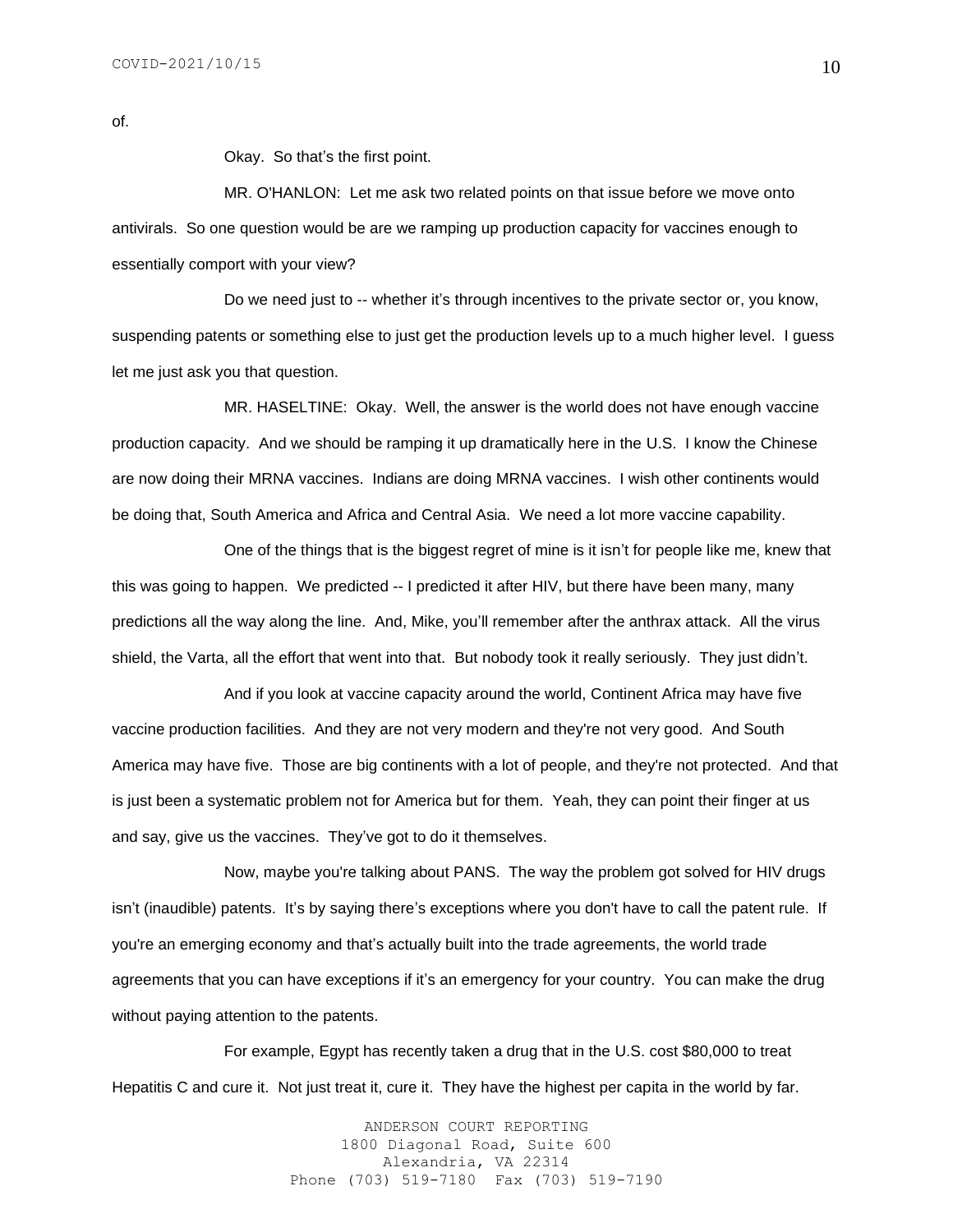What cost us \$80,000 cost them \$45, okay? And they manage to get a ruling that they didn't have to follow the patent. So it wasn't they were giving the patents. They declared we're not going to follow the patents according to these rules. And it cost them \$45 per -- and they identified by testing with the latest advances, with PCR. Who is infected? Treating them all for free with a \$250 million loan from the World Bank, and they have no more Hepatitis C.

So you don't need to hand over the patents. You just have exceptions where people don't necessarily have to pay the patent rules if there's an emergency situation. It already exists. So what we should do in these countries and do need is the vaccine manufacturing capacity.

MR. O'HANLON: Now, you also mentioned -- last question on the vaccine. You mentioned research and development to better understand the microbiology of the virus that causes COVID-19. And I wonder how do we implement that recommendation?

Do we need to provide more government funding to university research facilities? Just how does that get followed through?

MR. HASELTINE: Well, you know, if you take -- there's a direct line from fundamental research to applied progress. Let's take HIV and we'll go from HIV to COVID in a second.

I was able to do the work I did on HIV because we had 20 years of something called the Special Virus Cancer program, which gave us recombinant DNA and gave us a deep understanding of retroviruses even though there was no evidence that retroviruses caused human diseases.

I actually thought maybe they did so I kept the lab going on that and it was one of the only labs that they did not let all of use was knowledge that came from the Special Virus Cancer program. Twenty years of heavy investment by Republican and Democratic governments that led to our ability to know what that virus was, understand it in detail and then two and half to three million dollars from 1987 until today of consistent research. Where has that led us?

There's not going to be a vaccine in the foreseeable future for HIV, but there are combinations of drugs which should be available within a year or less which I give you one shot and you're infected that's all you need. One shot every six months. And if you have a lifestyle that's likely to predispose you to catching HIV, one shot will prevent that too, the same shot.

But that took 30 years of fundamental research to get drugs that have what they call a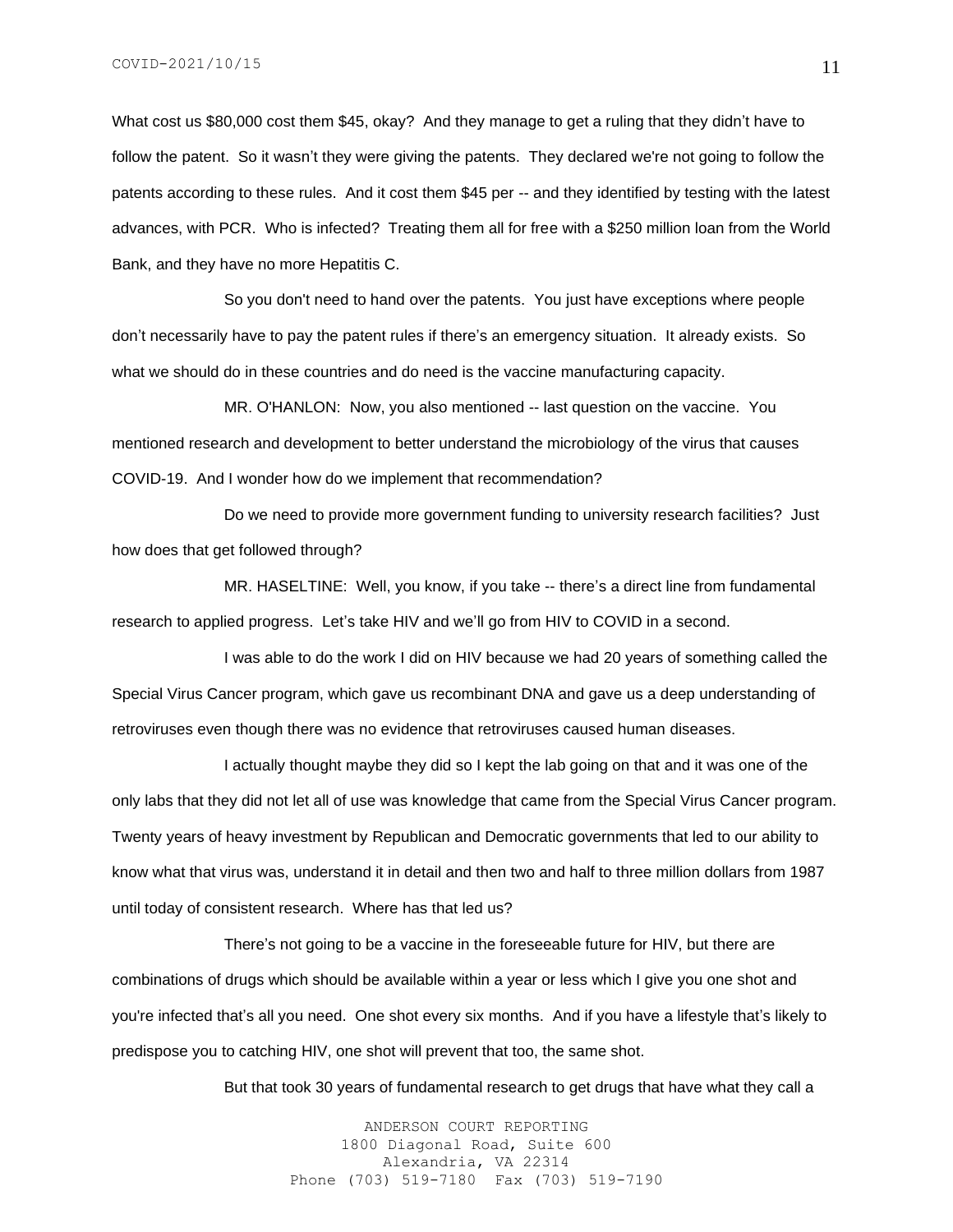therapeutic index, i.e., kills the bug and not you. And so, you can load somebody up with a million times the dose needed to kill the bug and it might last six months. There are two drugs like that now. Fantastic progress. We can do that but it takes huge investment. All the research we invested. Those \$3 billion a year plus whatever the pharmaceutical companies did pays off for COVID. We know what to do.

And not incidentally, almost all the molecular biologists and half the endocrinologists who work on COVID were previously HIV researchers. It's directly translatable research.

Do we have the programs right now? I haven't seen the kind of program I would like to see, but I think it's just because I'm not sitting as I used to at the right elbow of Tony Fauci as we're planning out what kind of grants to give out. He knows what to do. I have great confidence that he's done it before. He's done it successfully. Our government is really good at this kind of thing, but we really need to do it.

I haven't seen the papers but I would like to see some coming out, but I think this might be a matter of time. We do need to keep sustained fundamental research on Corona viruses and a few other viruses also.

MR. O'HANLON: So thank you. And now, let's move to your second key element.

And that is antiviral and prophylactic treatment and a lot of people, obviously, mistakenly have thought that, well, that was something we did temporarily until we got vaccinated or until vaccines became available, but you're saying no even in a world of plentiful vaccine, you want to have antiviral treatments which are different and work differently and achieve other benefits. So could you please explain a little bit about that.

MR. HASELTINE: Well, there are two -- antivirals are obviously two things. If you're sick, you give people the drug and they get better. That's what we hope or they never get sick.

Or you give it to them so they never get sick. They never -- for example, all of us have gone to malaria drug. And I'll say we have at least thought about am I going to take the antimalaria drug? We might not have done it, but we certainly have thought about it, right? And I know you've been in the Congo and so you certainly thought about it maybe you did it, okay?

We're not going to ask you to truth or consequences here.

MR. O'HANLON: I took all my antimalarial drugs.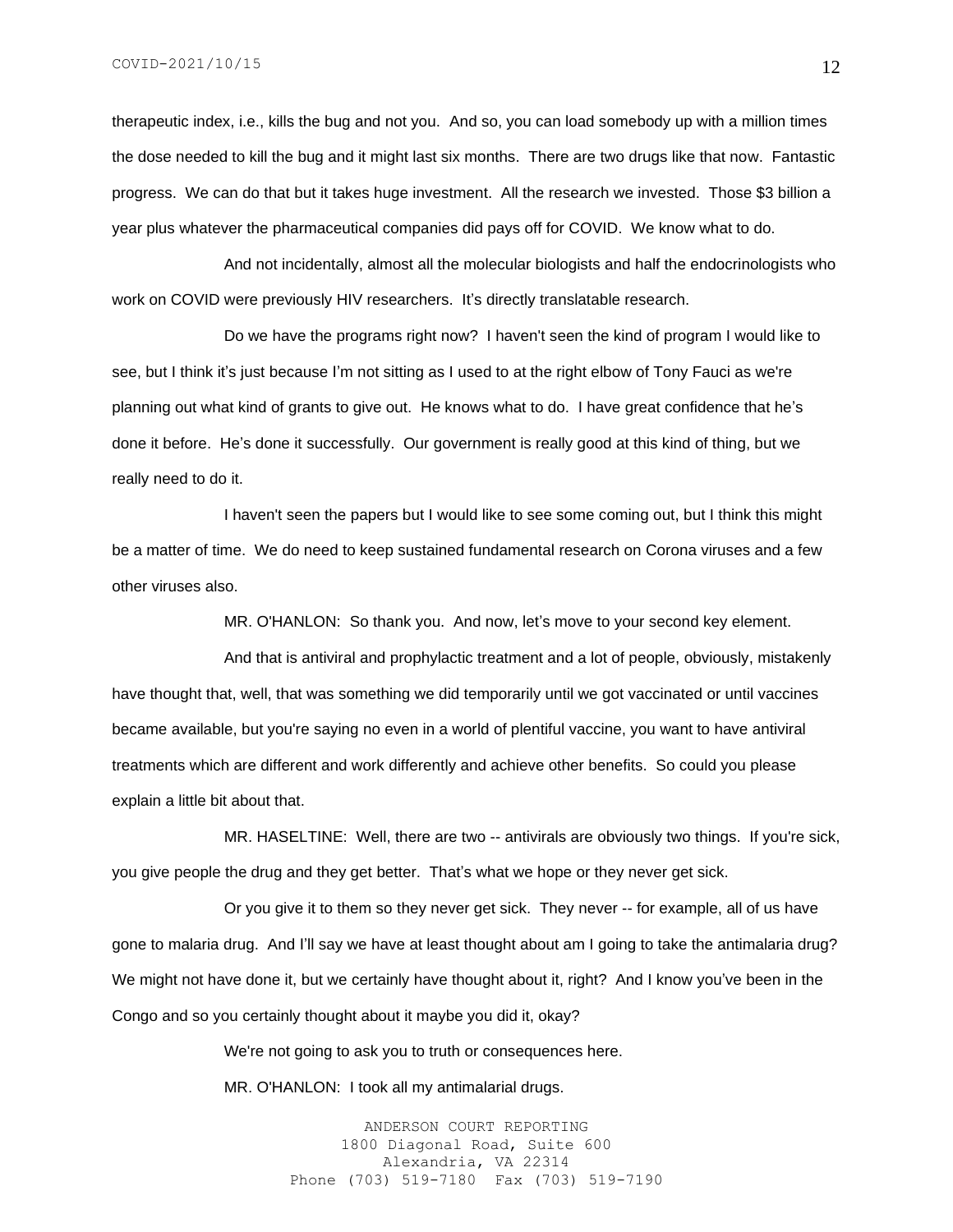MR. HASELTINE: Okay. So you have that protection for two years, okay? But be that as it may, the idea of prophylactic drugs is a powerful (inaudible). And because we don't have the prospect of a vaccine for HIV, we may some day get it, but it's been some day is 40 years gone by already.

We rely on drugs. And so, thank goodness, we have them. And thank goodness, we now have prophylactic drugs as well. So that is a whole body of knowledge. And we know exactly you have to use combinations. You have to use -- you sort of find unusual targets to get a therapeutic index so, you know, make SEL as well. So we're on the brink of getting some good ones.

Now, we already know it works because long-term antibodies are kind of a mimic of what a vaccine will do. We've made those. We have given those to people in congregate living settings, old age homes or, you know, in other leading care homes and shown that if somebody gets infected, other people aren't getting infected if you protect them. That's ideal.

The problem is right now is that there are two problems with monoclonal antibodies. First of all, right now you have to infuse them. So essentially, it's a shot. They're going to solve that. It's going to be a shot or subcutaneous. And they'll work it out and it will work for five, six months. But there's a deeper problem that is if the virus is mutating response to immune -- your immune system, it's going to mutate in response -- it's going to mutate in that response. And the monoclonal antibodies aren't going to work anymore and that's what's happening.

The virus does mutate to get around our immune response and it's exactly because you take the antibodies from infected people. There are now ways of getting other kinds of antibodies but that isn't the ideal. The ideal is (inaudible).

Now, we're going to have those. And over the next X years, and in fact that X could shrink depending on government investment. And we see how fast it can shrink when there are billions of dollars handed out to make it shrink. This is a very good lesson by the way. It's a super lesson. One of the most positive lessons we've ever had is you put in enough government money out there and a seven to eight program shrinks to eight months. It's fantastic.

And we knew that from the war research anyway. Radar that may have never come, zippo, came really fast. So we put a lot of government money somewhere, you either get really good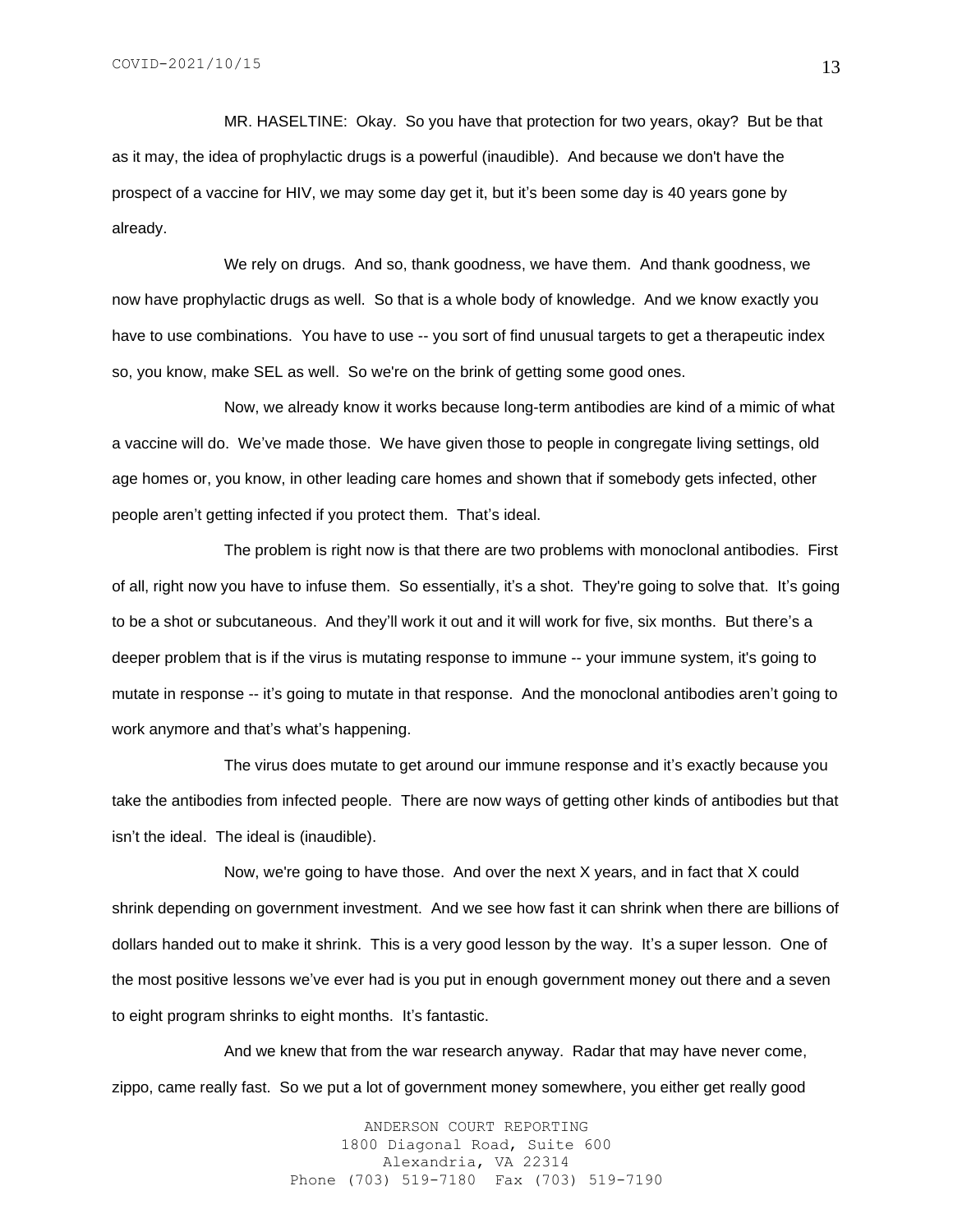results or you put the power of the government to make sure they get tested, fantastic. So that's a lesson. We're not doing that. I've advocated for a warp speed, not a great name, but a warp speed effort on antiviral drugs. And I haven't seen it. There's some money there but it's not a warp speed effort where you're having very directed effort like with the vaccines.

So why do we need them anyway? We know the vaccines aren't perfect. We know even if you think you're going to be protected, you're not. First of all, if you're older like I am, you'll never make as good a response. In every textbook it says, oh, you've got great responses unless you're old. Or you have any of 10 different, 20 different underlying inherited predispositions. And we know that pretty well.

So vaccines are never going to protect completely. A little bit yes, but perfectly? No. I would like to have drugs that if I'm exposed, I can take or if I'm in situation like I was in New York where everybody around me was getting infected, I loved to have prophylactic drugs because I can't count on vaccines 100 percent. So that's the first thing.

Second of all, if you know you're exposed -- and this is what I'd like to see. What is the problem with testing identification, contact tracing and control of those who are exposed? It's who wants to change their lifestyle. Let me again take you back to HIV days. Before there was a treatment for HIV, nobody wanted to be tested.

There was a huge fight. Don't test me. Why? First of all, it's a death sentence and second of all it's the end of my sex life. So that was not a good thing and people -- they really resisted. The moment there were drugs to treat it, people wanted to be tested. Oh, I can save my life. Change flipped around completely. I was involved with developing tests so I knew in the field what was happening there.

So if we have drugs people are going to -- maybe are going to want to get tested. If we have good tests. And, in fact, the consequences will be identification. Test a lot of people. Contact trace. And instead of isolation for two weeks, pop a pill. That's a much better outcome. And by the way, if you pop a pill, you're not going to get it even if you were exposed.

I think we need that. We don't have it. It's got to be really safe because you're treating a lot of people who aren't infected. You're treating healthy people. Ninety-nine percent of the people you're going to give that pill to are not infected. It better be a safe drug.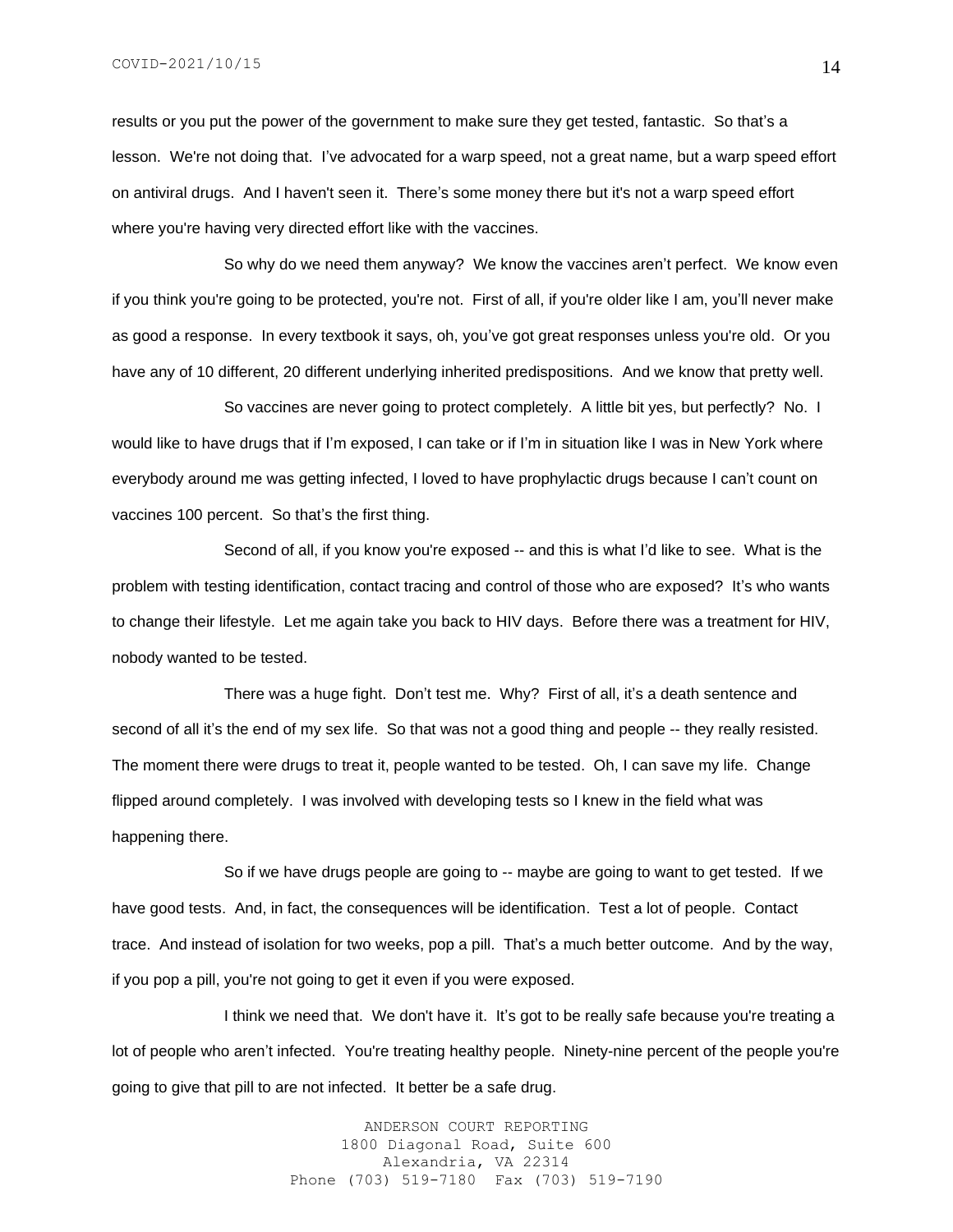And by the way, the new drug will Molnupiravir is not that drug. It has a potential of mutating. It can't be used for pregnant women for sure. And it may supercharge the virus variance. It's a mutagen for the virus. It mutates the virus to death. What happens if you have too low a dose? It's going to mutate it and it might kill a lot of other people. So that's not a drug I like, but there are other drugs that are coming along that I don't think will have those problems. But that's a long answer to your question, but I hope it helps.

MR. O'HANLON: No, it's great. And what is the most important next step there for in the research realm just given where we are in this whole process and the quality of the existing drugs versus what we need?

MR. HASELTINE: It's a lot more research and a very focused government effort to pull those drugs as fast forward as we can. And I can tell you looking at this, I've been studying it now for a year and a half, this virus is absolutely rich in targets.

This virus -- you know, your body is doing a pretty good job. Remember in HIV, 99 percent of people (inaudible) died. Ninety-nine percent of people died. That was a nasty son of a gun. Is a nasty son of a gun. One percent of people died with this one.

Your body is really doing a good job. The virus is sort of cranking along trying to struggle its way through. There are a lot of vulnerabilities. All we have to do is a little bit more and the worse thing this will do is give you a cold. So we can -- there's a tremendous of amount of -- a number of targets that we'll turn something that's lethal for one, two percent of people to not lethal to anybody.

I think we have tremendous opportunities and I can say I can list 30 different targets that we should go after.

MR. O'HANLON: And once we have these better antivirals should the government buy them for us?

MR. HASELTINE: Well, you know, it's one of the great things about the vaccines is the government buys it and gives it for free. How many other drugs is that truthful? I can't count too many nor can you.

So it turns out it's a very good thing, you know, that government buying and giving out drugs and the other, you know, all my friends are saying, oh, can I bill? I'm not quite -- you know,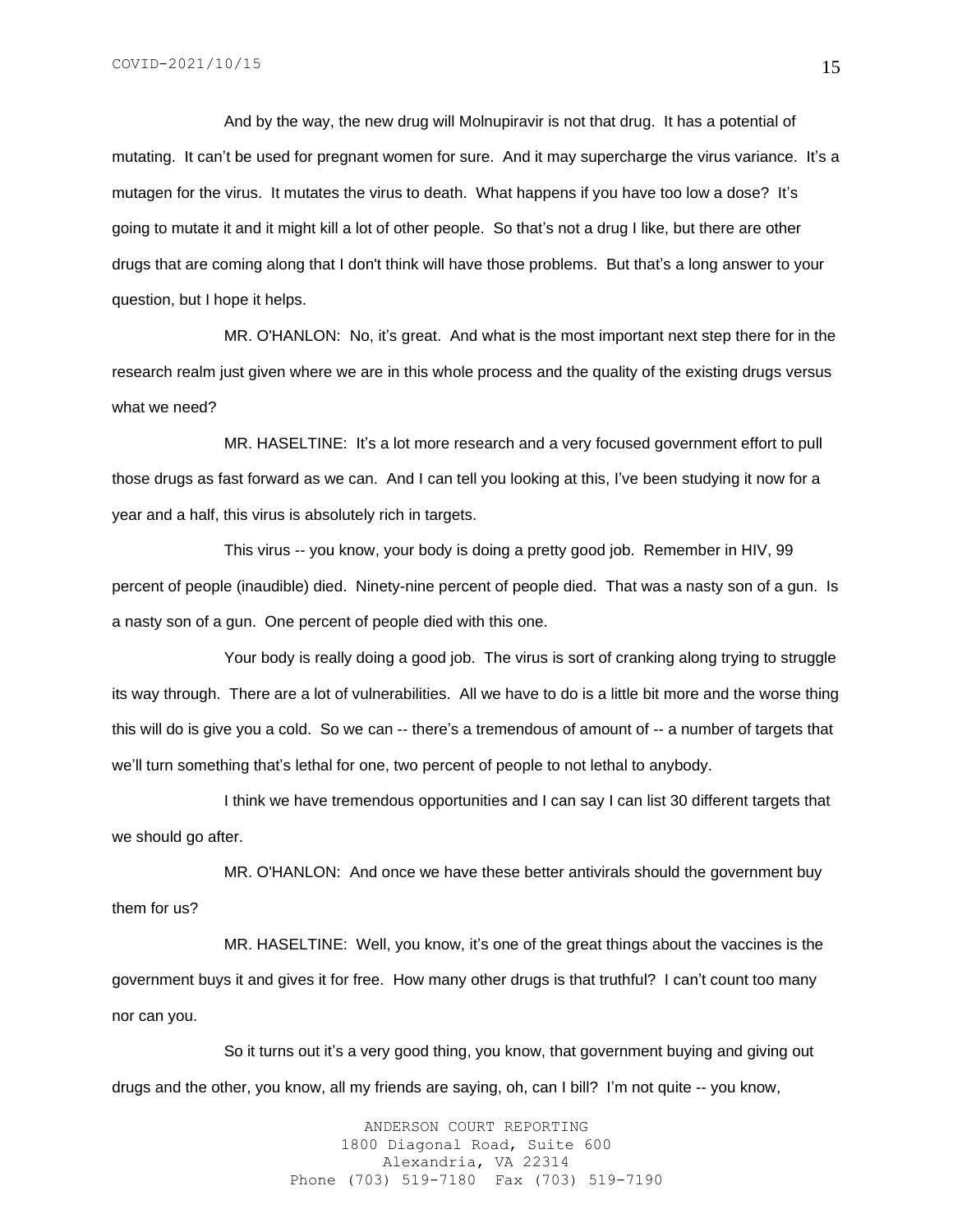qualified right now. Can you get a third shot? Should I get one?

I said, look, the pharmacist gets 50 bucks for everything he gives you. He's not going to ask you too many questions. The government pays him \$50 for every shot. Of course, he's going to want to give you a shot. He'll ask you a few questions. You say, oh, I have asthma or something like that. They'll give you a shot. Go ahead. Go to Walgreens. If Walgreens says no, go to CVS.

So yeah, I hope the government does give it out for free. The answer is. Will they? Who knows? That's a matter for the Brookings Institution to look at more carefully through their policies.

MR. O'HANLON: Well, you know, it is interesting just to jump ahead to your last category of global strategy, which involves buying. You know, we've given about half as much money to COVAX so far as it needs, right?

But it's not just vaccine supply. It's also monitoring around the world and so forth. But we'll come to that. But the interesting thing if I put together some of your ideas, you could imagine writing a piece of legislation that would appropriate money to do a number of these and there might be a staggered effect like with the antivirals. Maybe the R&D happens first, the production happens later. But you could imagine sort of a five-year funding stream that you create in one piece of legislation.

MR. HASELTINE: I'm glad you're imagining that. And I'm happy to give any advice I can. I love that imagination.

MR. O'HANLON: Well, thank you. Maybe we'll come back to that. So before we go to the global part, we'll go to the public health part.

And you've already alluded to a lot of it with contact tracing. But there are a couple of pieces I know from your paper that you could probably elaborate on further like trying to make people more willing to self-isolate if and when they learn that they have it. So could you perhaps expand on the public health dimension.

MR. HASELTINE: Well, the politicization and what's happened in America and other countries with COVID is from a public health point of view just disastrous because the things that you would like to do, the things you should do, the things you know that will work, you can't do.

And it's made me think about the nature of government and leadership. And it's also behind one of my remarks I made earlier about China. You can't lead a nation to do things they don't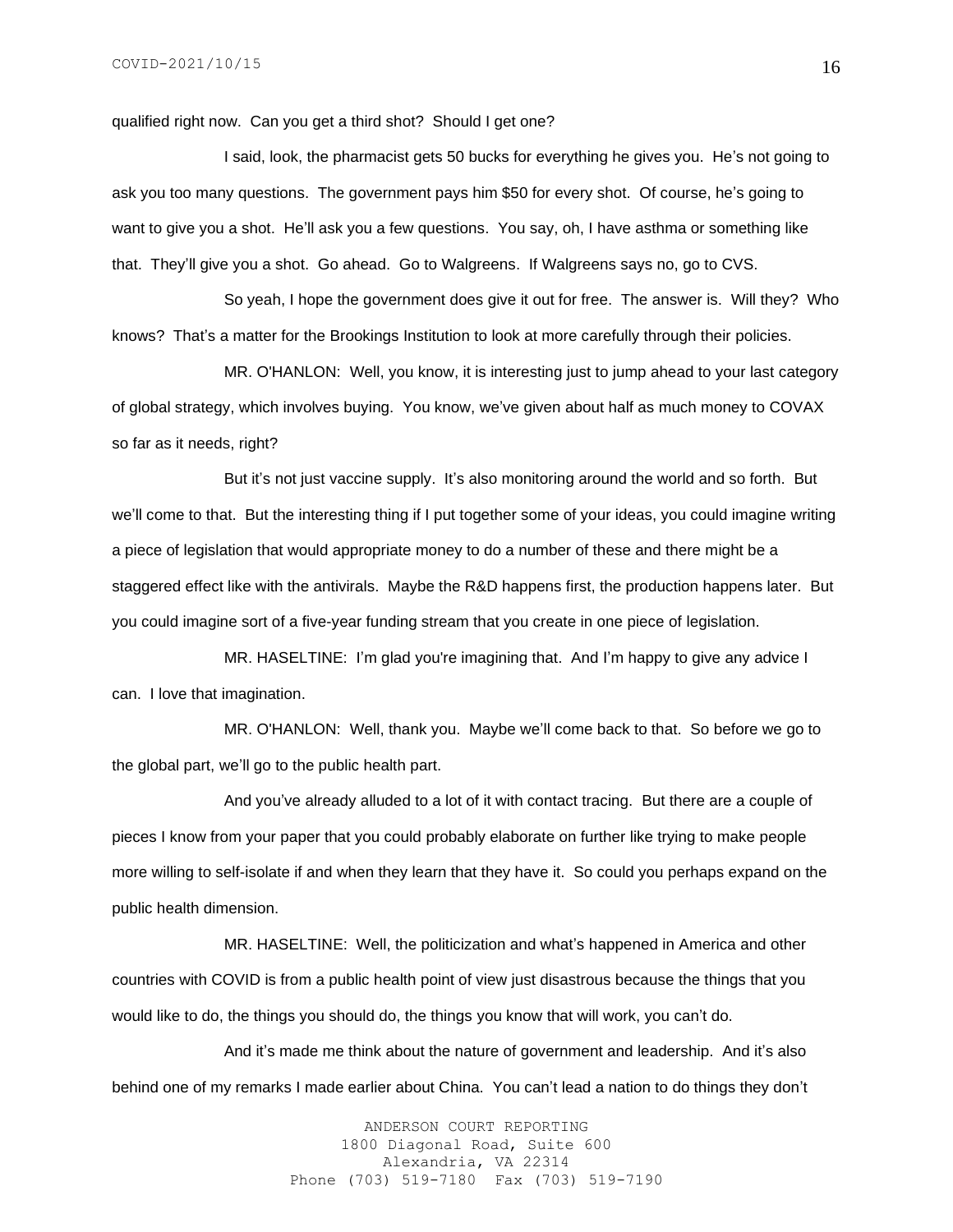want to do. If people don't really want to do something, you can be the right leader but at the wrong time. Think of FDR who knew we should prepare for World War II. He knew it. And I've read in several books on the topic and I'm sure maybe you even wrote one, Mike.

But people have gone and studied what he tried to do. He tried to lead America at a time when we didn't want to go where he wanted to lead us and knew we had to go, right? It's a really good study and that is what's happening right now with COVID.

We have a government that knows where they want to go, but they can't because of individual decisions and what people are willing to do. It's really a sad thing. It's a heartbreak. And the way we dismiss that is we say, well, the Chinese are authoritarians so they can do it and we can't. Is that true for New Zealanders who did it and now they've given up? I don't think so. Is it true for the Australians? The Australians I know maybe who aren't individualistic than Americans, but maybe there's something in their background, their island characterization. There's something that's different that allowed them to do something.

But if you're in Britain or you're in the Americas and you're a leader. You just read what's MP report says. It lays it up absolutely clearly. These leaders made a judgment about the people they were leading and it led them to a slaughterhouse.

Now, whether that's murder or manslaughter is a question. These leaders knew it would lead to death and death on a huge scale, but they pursued those policies anyway. As did Trump with his Scott Atlas. I call that manslaughter in its much mild form, okay? It's knowledgeable in what you're doing and adjusting your actions despite the knowledge that people will die as a result of your action. That is what happened in this country and it's what's happening today.

Now, this government really wants to do the right thing, but it knows -- I think it knows that a lot of people, it just can't go because a lot of people are going to object so strenuously. Things will fall apart in ways they don't want it to fall apart and that is a tragedy. Can we -- and this is a question I keep coming back to.

What is it that allows people that being ultraistic enough to say, I'm going to isolate myself in a single hotel room for two weeks and even if I have to pay for it like \$10 a day, I'm going to do that as long as the other guys are doing it too? Or I'm never going to do that. I die before you make me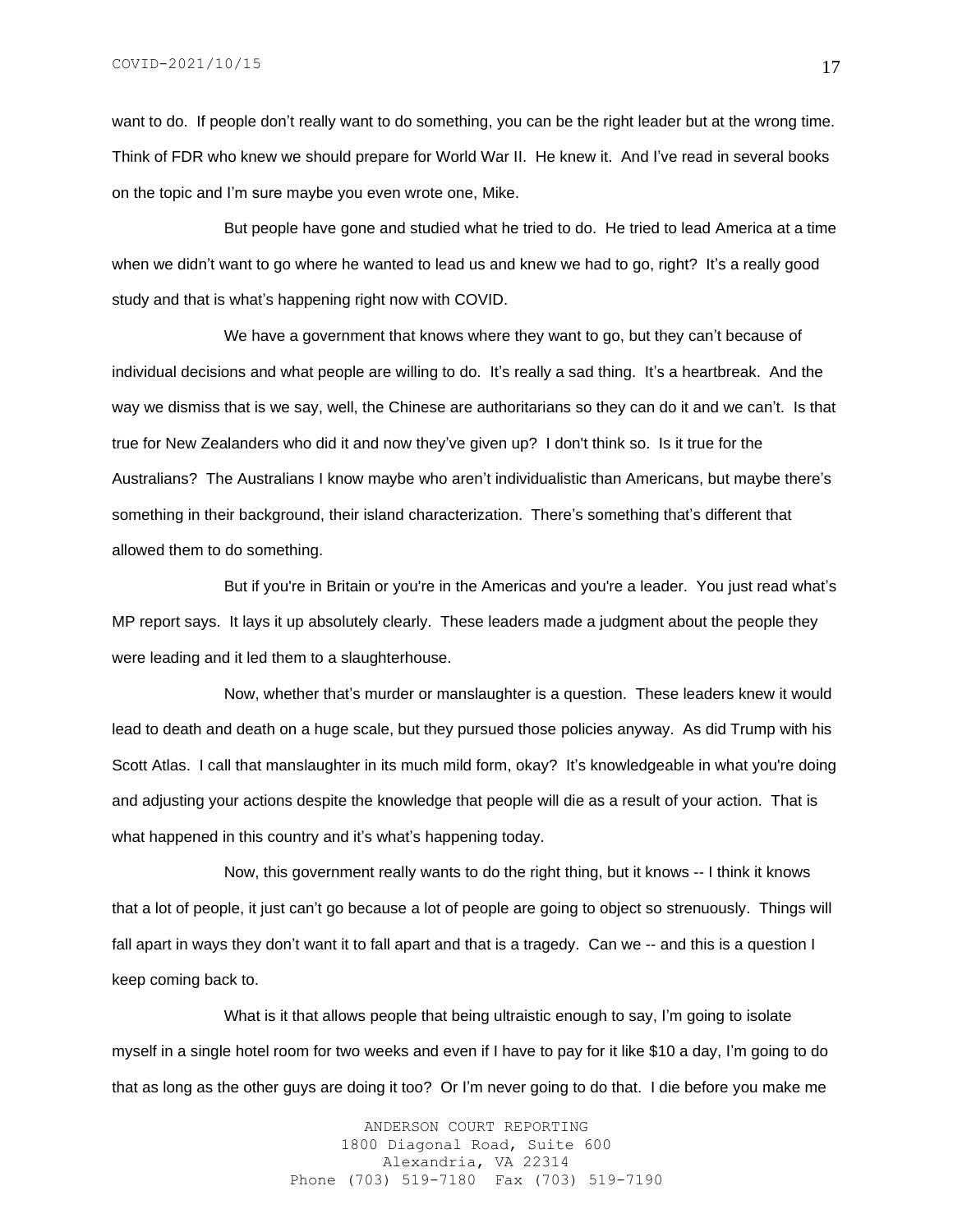do that and maybe you will die, okay?

So that is in the two extremes. How do we get from where we are now? Can we make it easier? Well, one might have thought about it as giving people \$500 a week to isolate. Will that do it? Well, it will do it for some. Mandates we've seen work for many. I would say at this point when I look at the hospital systems. I know out of 30,000 people that there are maybe 5,000 resisters and with mandates there 500 resisters. That's kind of the numbers that my friends are telling me that they're seeing. And I think it's probably around the country.

Mandates that are moving us in the direction because people don't want to give up a job. When they actually think about giving up a job. Well, maybe I should get that vaccine. So there are ways to do it but our government -- I've written about the hole in our COVID control program.

Now, what the hole is, is identification of who is infected, contact tracing and isolation. And without that we are sunk. And our future doesn't depend on us, it depends on what the virus decides to do. If we want to put the future in our hands that's what you have to do. And hopefully, we get a pill to make it easier. So maybe paying people and give them the pill, but we've got to get over where we are now with the fundamental tools to control this.

It's not medical. It's public health. So on my list of things, it's number three. It should be number one because that's what actually -- if you look around the world what really works. Zero deaths and almost no infections, you count them in the low thousands. You know, in the last 18 months it's what China has done. And every other country was doing it would be down.

MR. O'HANLON: It does strike me though given that we spend several trillion dollars on COVID relief largely focused on the economy, but somewhat focused on, you know, the medicine and the public health requirements. I'm not persuaded that Biden wouldn't be able to get that kind of a bill through Congress. Admittedly, if he waits much longer --

MR. HASELTINE: How would he do that, Mike?

MR. O'HANLON: I mean if he waits too much longer --

MR. HASELTINE: It's precisely what we could do?

MR. O'HANLON: Yeah, I think now is in a way sort of the last -- you know, he's still in his first year. But if he waits too much longer, people are going to say, well, why didn't you do it when you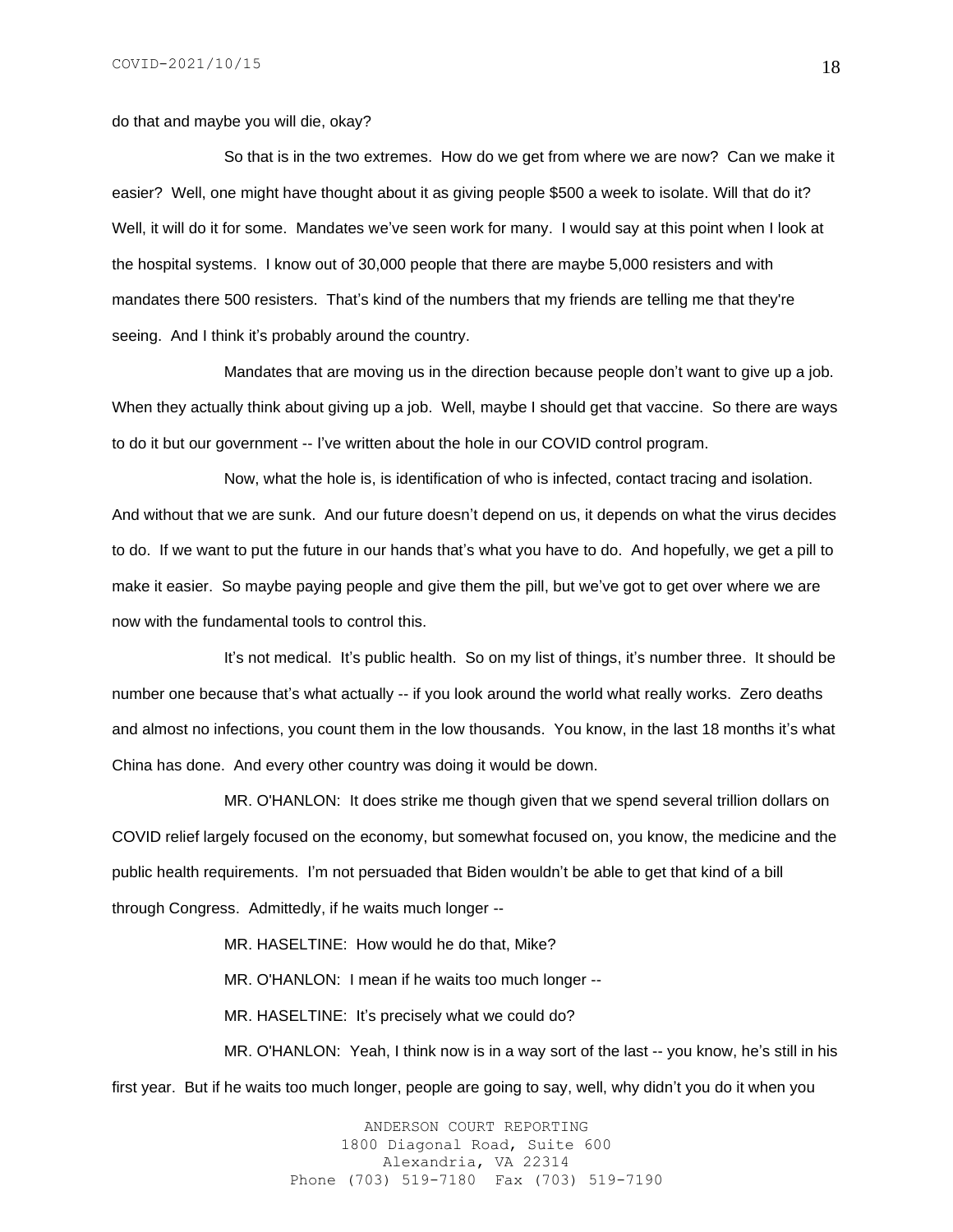had a chance early?

MR. HASELTINE: Yeah.

MR. O'HANLON: And then it's going to be almost like a concession or an

acknowledgement --

MR. HASELTINE: That's right.

MR. O'HANLON: -- for failure.

MR. HASELTINE: And, you know, I'll say one thing. I know the people that are in this administration and they're good people. They know what they should do.

And Biden, you know, I've worked with Biden for -- I don't know, 35, 40 years. He understands how better than any president we've ever had. He's been at scientific conferences I've been at going way, way back. He's really interested and he's picked wonderful people. And for the first time, we have a cabinet officer who's an excellent, outstanding scientist who's -- he also has sharp elbows, which is good for a cabinet officer to have.

I'd say a sharp elbows and a sharp mind. And he's sitting there in the Natural Security Council. He's sitting there in the President's office. He knows what we should do. And let's hope that we're able to at least take the risk to do it and not say, you know, how disappointing is it for most people to think that the vaccine is going to save them and then to be told it's not?

The same thing with the drugs. They're going to be told drugs are now a good backup. It's going to save you. And it's not the whole story. It's a piece of the story. The real story, the heart of pandemic control is public health.

MR. O'HANLON: So last the piece is public health done globally, a global strategy.

MR. O'HANLON: Right.

MR. O'HANLON: And you've already talked a little bit about this, but maybe if you could add one or two more points. And then I've been very selfish, I've been taking most of the hour with my questions. There are about a half dozen questions, I'd like to try to get to from the audience after I hear your response, your last point.

MR. HASELTINE: Well, I've already talked about the tragedy that, you know, I've created access health with the realization we had a tremendous opportunities to save lives all over the world. But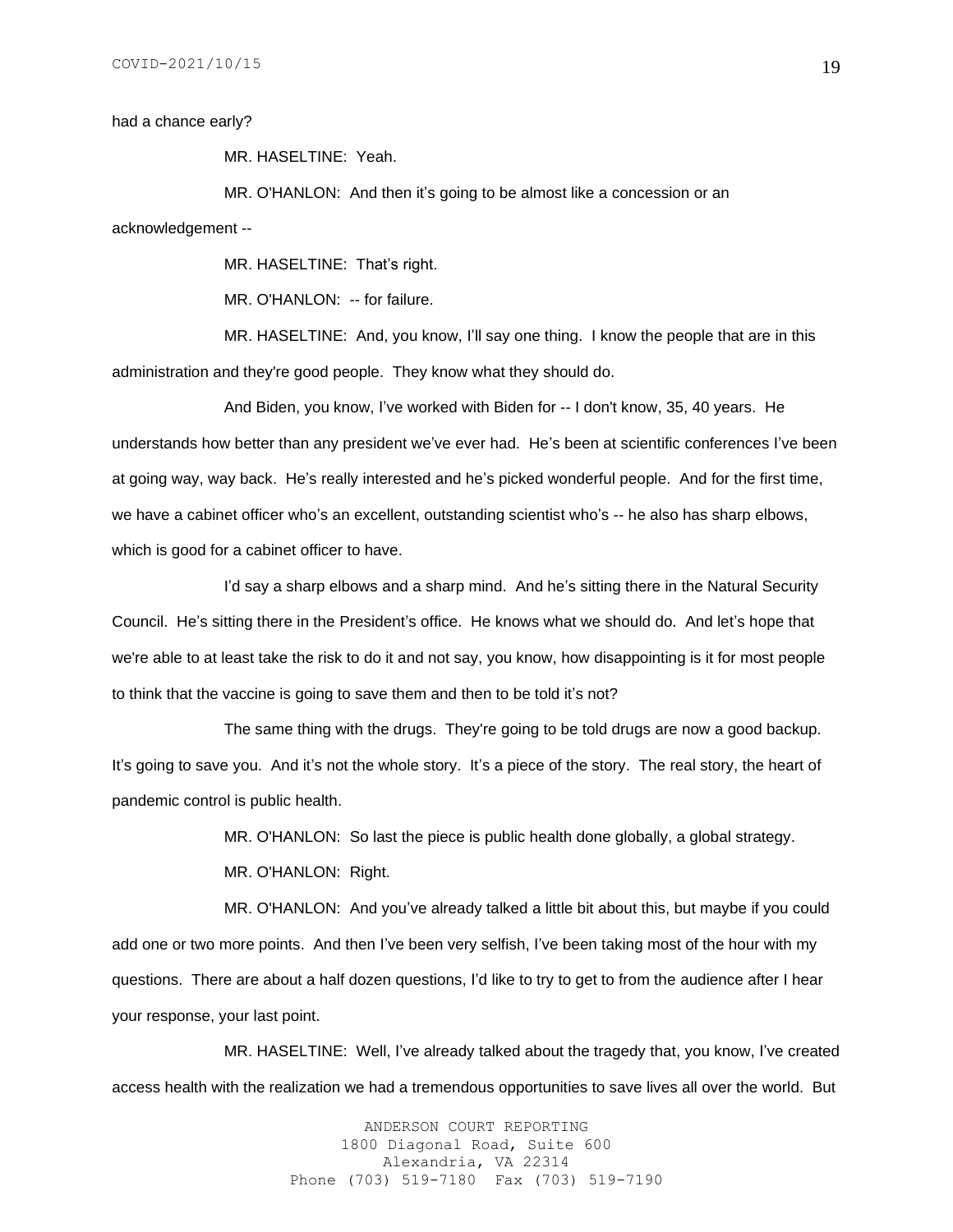because of the organization of health and what I've learned from my years with Brookings and others is it's really a matter of public policy.

The health of a nation is public policy decisions made by a series of leaders. And therefore, my foundation works to try and many Brookings try to help leaders who want to improve. You get access to the best examples. And we're willing to work with them to help them do that. That's what we do.

But the hardest part of that whole equation is not finding things that work. It's finding people who want to make them work. I wrote a book on the Singapore healthcare system. I wrote it because it has the best outcomes in the world. It certainly is as good as any others and five percent of GDP, proof of principle. I wrote the book. Handed it to Mike Bloomberg and he said, oh, Bill that's great. What a great idea. What makes you think anybody wants to learn, okay? And that was the comment, it was not just a smartass comment, it was true because a lot of people --

You know, a read a book on NYU transition. How you take an academic medical center and go from really mediocre to the best in the world. And I've had CEOs of hospital systems say, I don't want to read that book. Yeah, I know you did. I don't want read that, okay? How arrogant and stupid is that?

Now, maybe they think I'm a promoter. I haven't been outside and I just saw what worked well. I decided like a whole series of books I've written what works best. So what you find is when you look around the world, and this is true for public health as it is for, you know, having an appendectomy or cancer treatment, it's so low on most country's development agenda that you're not even there. And before the year 2000, these weren't even there at all.

Think of your own work with the Peace Corps. Some health was there, but it wasn't the national agenda. It wasn't like infrastructure or education or industrial policy, but it turns out it maybe precedent to all of that. And it's important to get that on the agenda. And the U.N. has done a pretty good job with its millennium development goals and its sustainable development goals. They've actually put it there.

How much has that really translate? Well, when you travel around the world, it has penetrated. It's a very good step forward. Are we going to meet those sustainable development goals?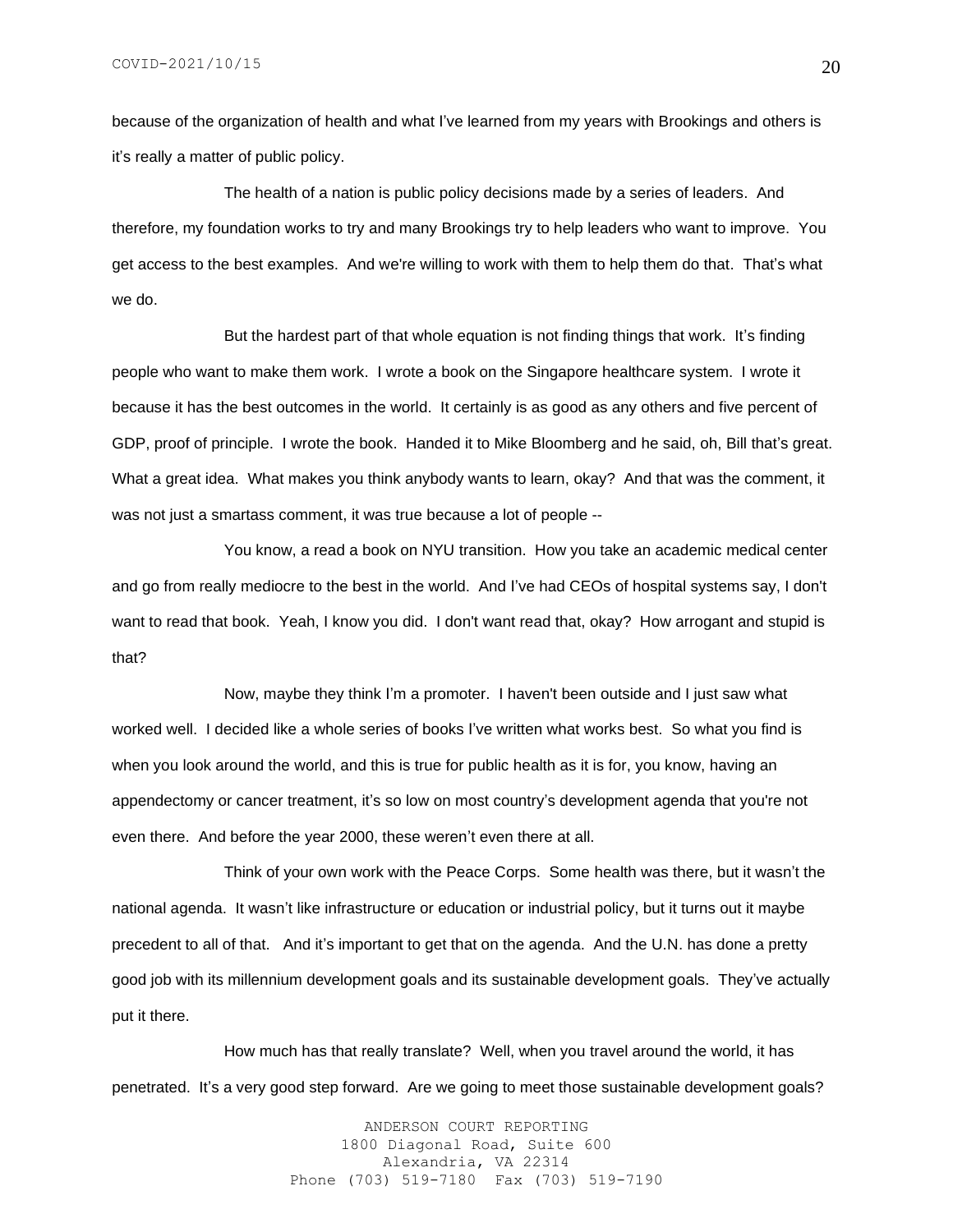No. Did we meet the millennium goals? Some. And that's where we need to go. We need to make sure that countries aren't looking for the U.S. for a handout.

And a leader of a country's job is to protect its own people and if he can then protect other people. Now, the pandemic is a little bit different because you can say, well, those people over there are going to kill us over here. So, of course, you've got to protect yourself, protect other people. But it's a broader issue than just self-centered. It just is a broader issue. And I think you've got to create a whole environment.

And then the other thing that you see is there's so many divisions that I want to talk to about just a minute about one other topic. To me, the tragedy of our tension with China moving into the scientific realm is cutting off our hands in the future because they are our closest knowledge partner.

They are our knowledge partner. We created them. My students and my fellow students are them. They are us. And they're taking their science to new heights as we are. But to cut that off which we are doing, I can tell you all my friends say, I'm not going to send my students to the U.S. I don't know what's going to happen to them there.

These are the brightest people in the world that are trained like unbelievably well trained. Or I'm a venture capitalist, I'm not going to put my money into the America anymore because they don't want me to. I'm terrified to put my money there because they're going to come after me. These are really good mistakes. And they're especially good mistakes when it comes to pandemic control. And now, I'll get some questions in.

MR. O'HANLON: That's yeah, very good framing. China as a knowledge partner. That's not something you hear a lot in Washington, but I think it's a huge --

MR. HASELTINE: You do not and you know something? There are no such things as secrets in technology. If anybody thinks there is a secret, they should look at their own computer, okay?

You know, Stalin back in the day, knew more about the atomic bomb than Truman did. And that was the middle of nowhere in Los Alamos for Pete's sake.

MR. O'HANLON: So there are four questions. I'm going to read all four because you've already touched on most of them and I can then go back and reread whichever one you want to answer. But just so you know where folks have their curiosities and some of them came in before our

> ANDERSON COURT REPORTING 1800 Diagonal Road, Suite 600 Alexandria, VA 22314 Phone (703) 519-7180 Fax (703) 519-7190

21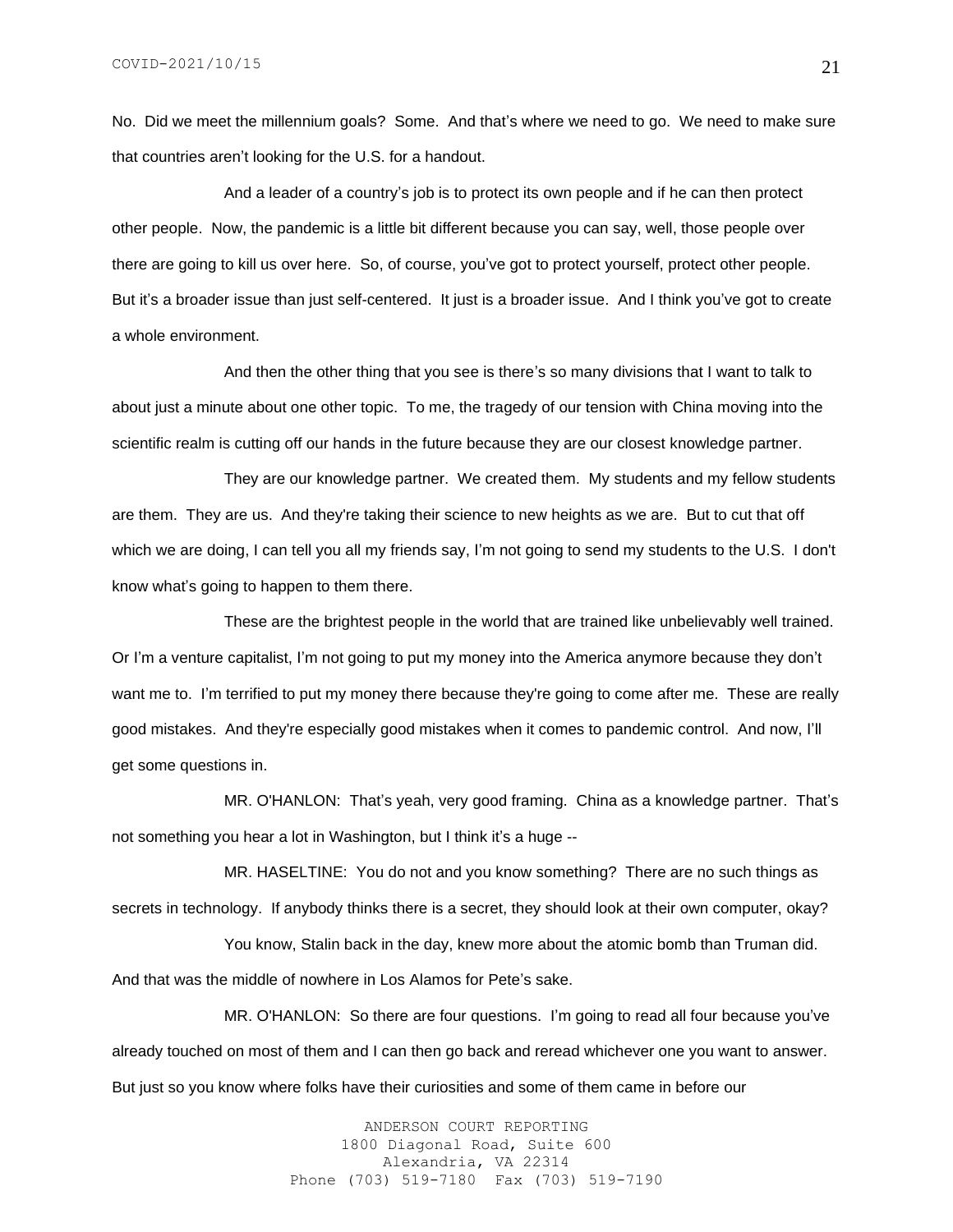#### conversation.

Question one is what do you propose to do about political opposition to health strategies? Some of the problems we've been talking about. And then second question what are the right metrics to watch for in evaluating success against COVID? I guess that's beyond the obvious ones of infection rates and death rates.

A third question, how would you see long-term COVID control in high density areas like refugee camps? And then finally, is there a way to expand the whole research agenda by looking at cancers which maybe precipitated by viruses? I guess the question would be does that approach help us understand COVID better? But I can go one by one if you like or --

MR. HASELTINE: No, no. I can answer some. I can't answer the other ones.

I'm not a politician as you can tell by how I speak, okay? I don't have that natural guard that says if this phrase gets out here some -- I'd be at the bottom of the ocean a hundred times already, okay? So I can't answer the political question of how we do that.

I can only say that the deepest answer I can come up with is control of the pandemic is cultural. And there's a book that goes through that. It's instrumental. I mean it's kind of fundamental from my way of thinking. Called the *Plagues of People* printed about 40, 50 years ago by a historian who came to the conclusion that the way people survive plagues is through cultural (inaudible).

That's one of the things I've been talking about. You know, implementing the golden rule in your life and in public life. It's a very good thing to do. And that's my hope for what this teaches us. How soon it will teach us, how many bad lessons we have, how many of us have to die before that lesson sinks in, I don't know. But I do hope that's a lesson we learn.

With respect to cancer. I've talked about that in a way because the tools that we have today that we had with HIV and even more so the tools we have today are driven by a tremendous amount of research, fundamental research. So if you really want to understand the immunology of COVID. You go to the (inaudible) and almost all of them are cancer immunologists.

What is the greatest advance in the last 10 years in cancer is the application of immunology, applied immunology to which has never been cured before. I have friends who are alive and well today who would have been dead if they had what they had 10 years ago. Thanks to these. So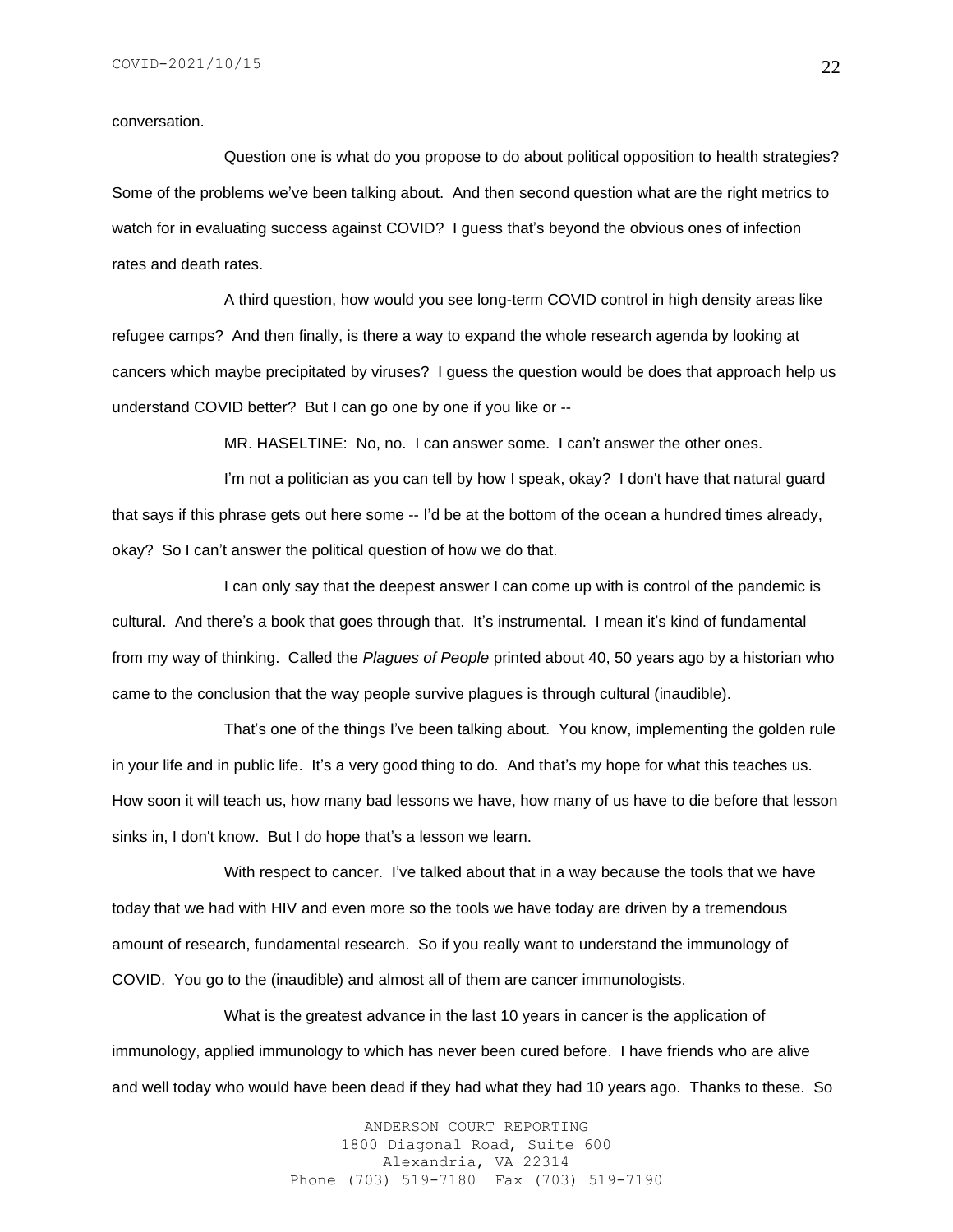the answer is yes. These tools are really, really important. Developing the fundamental tools whether it be for cancer or the other great disease, Alzheimer's.

Now, curiously in several quirk of fate, it maybe that COVID is teaching us about Alzheimer's. It's a strange kind of thing. Some of the same genes that make you susceptible to Alzheimer's, late onset Alzheimer's, make you susceptible to COVID. And if that weren't enough those people with long COVID, serious mental issues with long COVID if you look at their blood, it looks like they have Alzheimer's. It is quite remarkable.

That we're now making connections that nobody ever thought possible. So when you make real research progress in one area, there are great repercussions in many other areas.

MR. O'HANLON: Sorry. There was one question about any metrics beyond the obvious ones? And maybe some of this gets into your public health monitoring and syndrome surveillance and that sort of thing.

And then the last one would be any special methods? I think this is sort of a softball for your prophylactic, you know, antiviral concept. But any specific strategies that would work in high density areas like refugee camps?

MR. HASELTINE: Well, I think that's the prophylactic one is the answer. Make sure they're vaccinated and have prophylaxis available if the vaccines are fading. I think the most practical question for everybody listening is go out and get your third shot. Five months no matter whether you're 18 or 80. You need that third shot. And it should be a Moderna or Pfizer. It shouldn't be one of the others. Not all vaccines are equal. And you really need that protection. So that is the thing I would say with that.

In terms of how to understand that things are getting better or worse? I don't think there's anything that is not obvious. I'll think about that. I can't answer that question easily off the top of my head.

MR. O'HANLON: Well, this has been, you know, a fantastic hour. And I could run off the clock with one more question if you'd like? Or we can declare a victory at least on the explanation and the education of maybe not yet on the policy front.

But I will throw in one final question because we talked about global health a bit but not in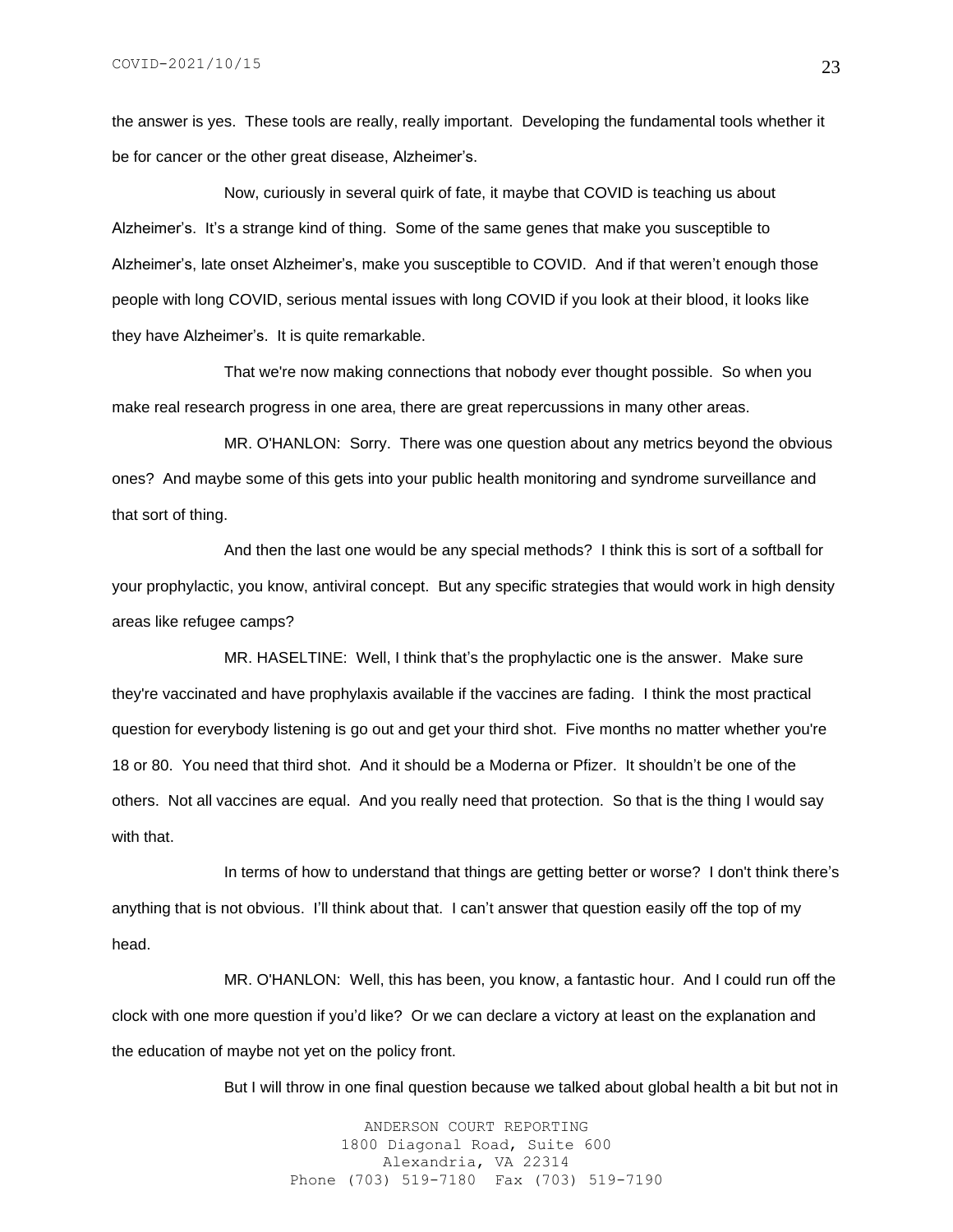quite as much detail. You mentioned in your paper, you haven't yet fully funded COVAC. In fact, I think you were at about the halfway point. And it's only a few billion dollars so -- and if you're having a problem with your throat maybe you can just you can give me a thumbs up.

But am I reading your paper correctly to understand that we could make substantial headway at least ensuring long-term availability of enough vaccine by adding maybe somewhere in the range of five or six more billion dollars to our COVAC requirement?

MR. HASELTINE: You know, COVAC from its onset was poorly conceived because if you actually read it, it says everybody gets vaccinated -- before anybody gets above 20 percent, everybody gets 20 percent. That's in every country in the world. That was like what planet are you on, my friend, okay?

Okay. So that was like, huh? Secondly, the answer maybe not be giving more money to COVAC. It may be giving the vaccines. Just giving them the vaccines. Now, there is something that I think is a little bit odd. You and I have traveled around the world to the most remote parts of the world, right?

But wherever I have gone, and I recognized one in 1966 when I took my first trip around the world. There was Coca Cola everywhere. I can go to a Cambodian, you know, way the hell out in back and there was a Coca Cola stand. Not Pepsi, it was coke. It was the most ubiquitous thing. It's like a citrus bar. It's everywhere, okay?

And now there are some places that that's an exaggeration. The Yanomami or you go to someplace deep in Brazil maybe you don't have a Coke machine, but it's pretty ubiquitous. There's an equivalent now which is a vaccine center for children. It's as ubiquitous as Coke.

And it's a high quality of vaccine center. There's people working there who have all the records for everybody who is born. They have high quality freezers and great vaccines. They protect all the kids from vaccines -- from childhood diseases, and it's in many places. That's an infrastructure that's been built with countries and internationally. That is the example that I would like to see for adult vaccines and adult drugs.

You know, you see it narrowly. If you ever go to Africa and you look at PEPFAR that's what you see too. PEPFAR is in an isolated hut. It takes you 12 hours to get to, the last hour by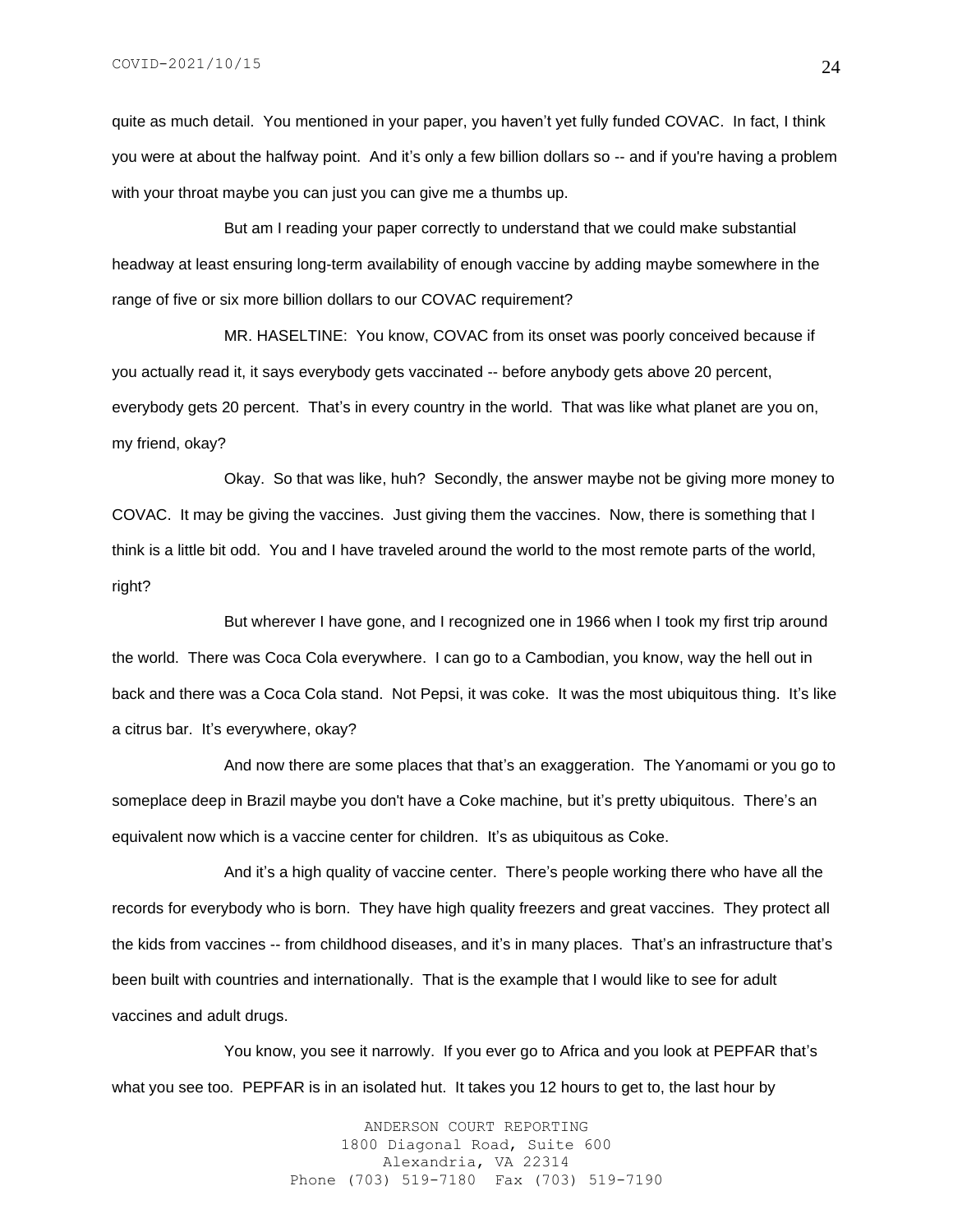motorcycle. PEPFAR reaches there in Africa. It can be done. But it has to be done together. What allows PEPFAR to do it for HIV and not for malaria or for some other disease is on our money.

So yeah, their infrastructure but our money. So there are ways of doing that. And I'd like to see that as a global program. The same thing we do with childhood vaccines do for adult vaccines and some selected adult drugs. Build that very, very expensive network. And that takes the cooperation between the local government and international resources. And those resources we've got. And so that's what I mean.

Now, you being the Peace Corps out there and watching what can be done. You know that can get done. It's not -- you know, so when people tell me, oh, well, Bill. Yeah, you can give them the vaccines they don't know what to do with it. I say, wait a minute. We give them all they get. These childhood vaccines, they know exactly what to do with it. What are you talking about? Oh, well, you can't translate that for adults like you can for children. It's a different way of thinking. Well, how different, I ask?

MR. O'HANLON: Really good. Listen, thank you so very much. Your assessment of the situation, your four category strategy and your explanations for the elements are just so helpful. And I hope that a lot of folks are listening. I hope the Biden administration which is doing an okay job can take its game up a notch or two to an even higher level as you've advocate.

And I want to think everybody for tuning in today. This will be on the website forever. Living there forever and I hope it gets a lot of attention because Dr. Haseltine, you're a real hero and a great educator as well as a great scientist. So thank you very much.

> MR. HASELTINE: You're very kind to say that. Thank you. MR. O'HANLON: Signing off for Brookings. Have a great weekend everyone. MR. HASELTINE: Take care.

> > \* \* \* \* \*